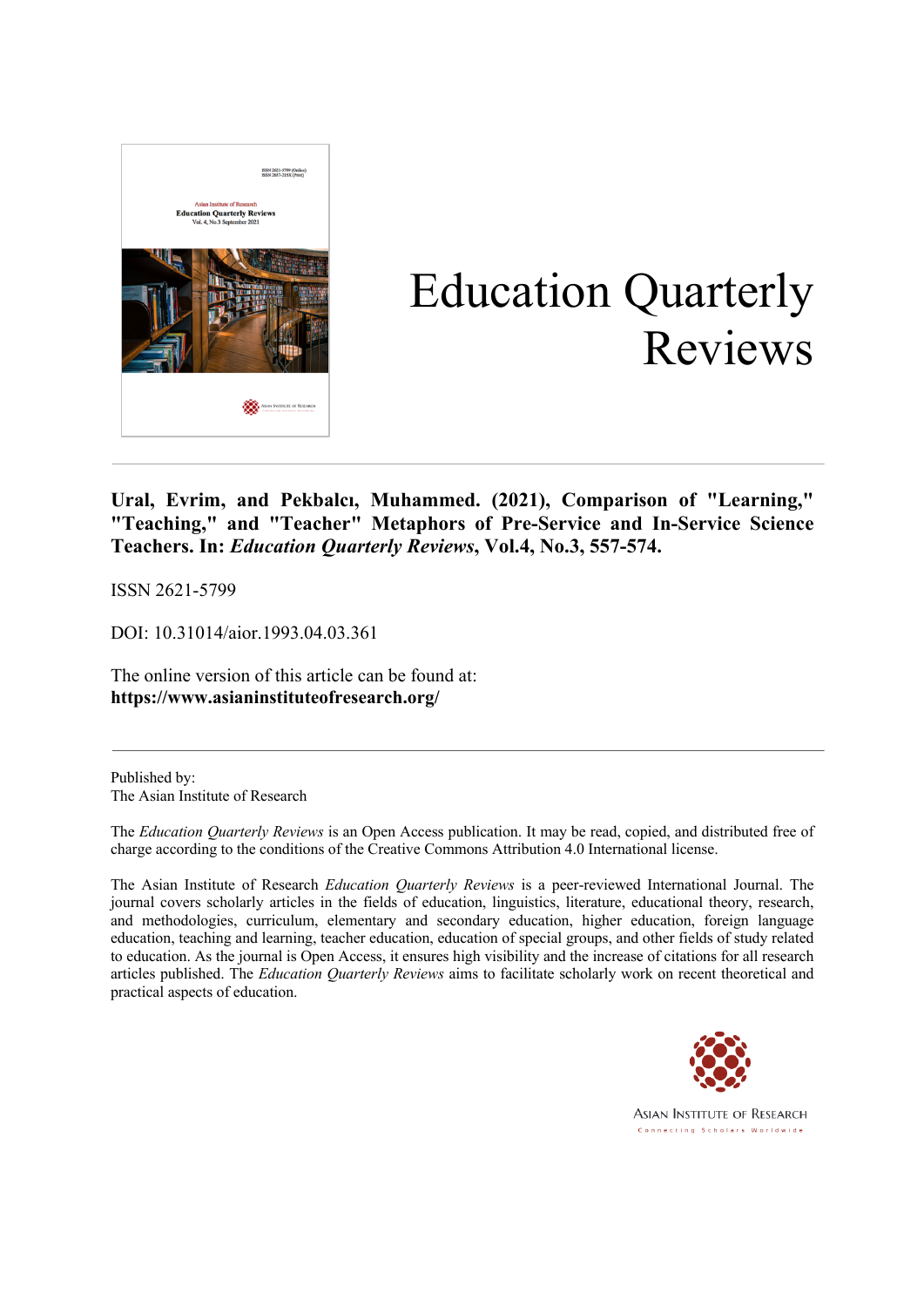

The Asian Institute of Research Education Quarterly Reviews Vol.4, No.3, 2021: 557-574 ISSN 2621-5799 Copyright © The Author(s). All Rights Reserved DOI: 10.31014/aior.1993.04.03.361

# Comparison of "Learning," "Teaching," and "Teacher" Metaphors of Pre-Service and In-Service Science Teachers

# Evrim Ural<sup>1</sup>, Muhammed Pekbalcı<sup>2</sup>

<sup>1</sup> Kahramanmaraş Sütçü İmam University, Kahramanmaraş, Turkey

<sup>2</sup> Gazi University, Ankara, Turkey

Correspondence: Evrim Ural, Kahramanmaraş Sütçü İmam University, Kahramanmaraş, Turkey, 46100. E-mail:evrimural@gmail.com

#### **Abstract**

The study aims to examine science teachers' and pre-service science teachers' metaphors about learning, teaching, and teacher concepts and compare their metaphors. The study is designed according to phenomenology research design. The study participants consisted of 62 in-service science teachers working in government schools and 45 pre-service science teachers attending a government university's science teaching department. The data was collected during the 2017-2018 academic year. The participants were requested to fill in the blanks of three statements: "Learning is like…..; because …….", "Teaching is like…..; because…….", "Teacher is like….; because……". The results displayed that teachers and pre-service teachers generally have different meaning categories. While teachers expressed the concept of "teacher," they took their own experiences and professional lives into consideration since they are actively working as teachers. On the other hand, pre-service teachers expressed their own teachers and their behaviors while defining the concept of "teacher." Similarly, when we take a look at the results related to the concept of "student," while teachers started off with the children they taught, pre-service teachers talked about their own experiences since they are students.

**Keywords:**Metaphor, Learning, Teaching, Teacher, Pre-Service Science Teacher, In-Service Science Teacher

#### **1. Introduction**

People interact with the world and create image schemas, and construct knowledge through their experiences (Amin, Jeppsson, &Haglund, 2015). Lakoff and Johnson (1980, 1999) developed conceptual metaphor theory to explain this construction. According to this theory, we create our conceptual system through our experiences with our environment. According to some researchers (Lakoff and Johnson, 1980; Martinez, Sauleda, &Guenter 2001), these schemas and knowledge constructs are structured through metaphorical relationships. With these schemas, people understand abstract concepts. With metaphorical relations, people can explain daily realities and experiences (Lancor, 2014). According to Wertsch (1985) and Lakoff and Johnson (1980), metaphors influence our understanding and relation with our environment. Metaphors can be considered mental constructs, and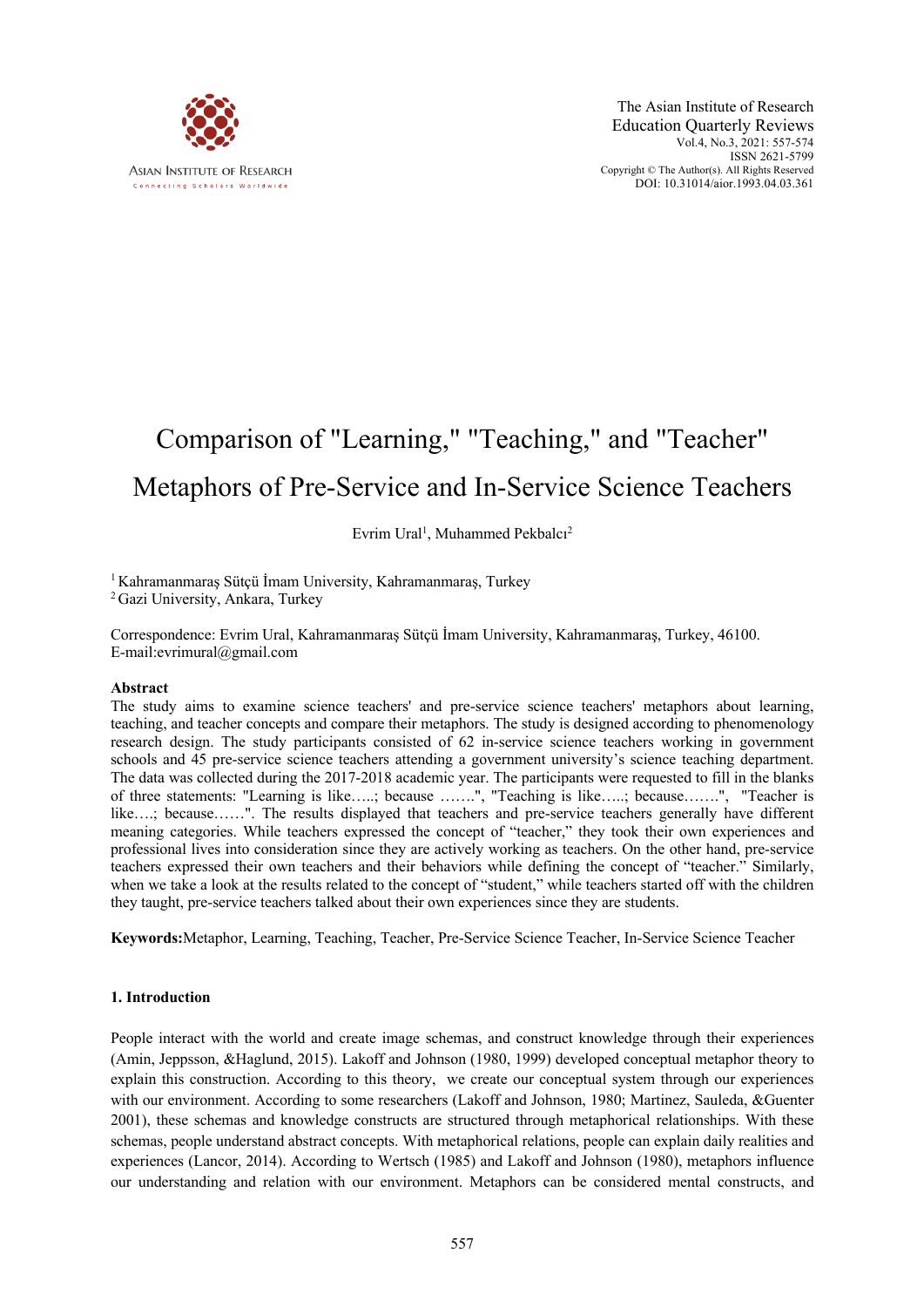everyone lives by their metaphors in daily life and reflect people's perceptions, thoughts, and actions (Saban, 2006). When we facea new situation, we try to understand this with the knowledge we have already acquired and try to conceptualize it by dividing it into pieces and selecting the important ones (Lancor, 2014). Shortly, metaphors underline certain aspects of abstract concepts and put them forward. According to Zhao, Coombs, and Zhou (2010), metaphors draw a frame around our experiences. With metaphors, abstract concepts became more familiar, understandable, and straightforward. It can be stated that metaphor is psychological modeling of the experience and helps us develop new conceptual knowledge forms (Zhao, Coombs, and Zhou, 2010). Metaphors reveal the underlying conceptions about our experiences. They are abstract ideas stated in concrete terms (Lancor, 2014).

When the literature is analyzed/reviewed, it is seen that various researchers describe metaphor in different ways. According to Gallagher (2004), metaphor is a phrase used for making a mental comparison between a wellknown thing and a less well-known one. It is a linguistic representation of a real-life experience. Ibanez and Hernandez (2011) stated that a metaphor is a mapping system in which people connect the concepts they want to understand. Singh (2010) suggested that metaphors help to understand an abstract concept by concretizing it. A metaphor has the power to describe experiences that are novel, abstract, and difficult to explain (Fenech, Harrison, Press, & Sumsion, 2020). According to Thomas and McRobbie (2001), a metaphor helps conceptualize complex events with familiar concepts related to prior experiences and knowledge. Botha (2009) defines metaphor concerning education as explaining some unfamiliar educational concept, event, or action with a familiar term. She gives examples as "teachers are guides, learning is an uphill battle."

Metaphors have various roles both in daily life and in scientific research. In the field of education, the functions of metaphors have been expressed by multiple researchers. According to Botha (2009), some of the roles of metaphors are constructing the teaching process (e.g., teaching as orchestrating, conditioning, guiding, or training), functioning didactically to teaching, qualifying the teaching actions of the teacher (e.g., pottery, gardening, artistry, a sculptor, Gardener), reflecting the learning process (e.g., sponge, filter and strainer). Saban (2006) listed some of the functions of metaphors as "Metaphor as a blueprint of professional thinking," "Metaphor as an archetype of professional identity," "Metaphor as a medium of reflection."

According to Martinez, Sauleda, and Guenter (2001), the metaphors formulated for teaching concepts can be used to understand teachers' professional thinking. Similarly, Carter (1990) stated that metaphors help to know how the teachers perceive their work. Connelly, Clandinin, and He (1997) and Zhao (2009) see metaphors as sources that explain teachers' feelings and thoughts about their teaching. With the help of metaphors, teachers' opinions about their professional development can also be learned. For example, Tait-McCutcheon and Drake (2016) studiedteachers' relationship with professional learning and development through a jacket's metaphor. They stated that the use of the metaphor reflects teachers' general perceptions of PLD. The findings of the research reveal a disadvantageous relationship between teachers and their professional learning and development. Similarly, Pinnegar, Mangelson, Reed, and Groves (2011) studied how pre-service teachers position themselves in their future business life, theexpectations they hold for students, and the implications these have for teacher education.

Studies show a lot of information about students' demographic data in education faculties, but not many details on how pre-service teachers position themselves about their teaching profession (Lay, Pinnegar, Reed, Wheeler, & Wilkes, 2005). According to Holt-Reynolds (1992), obtaininginformation about how pre-service teachers position themselves while receiving teacher training can help predict their teaching behavior when entering their profession in the future. Pre-service teachers' personal stories and understanding of Learning and Teaching can influence their participation and pedagogical practice decisions during teacher education. Knowing these issues will help education faculties prepare courses for pre-service teachers in teacher training programs (Pinnegar, Mangelson, Reed, & Groves, 2011). Studies show that knowing how pre-service teachers position themselves in their professional careers as they enter a teacher training program will train them to be better teachers (Bullough& Stokes, 1994). According to Olsen (2008), determining pre-service teachers' metaphors about teaching, their beliefs about learning and the teacher, and their beliefs about their identity will help with the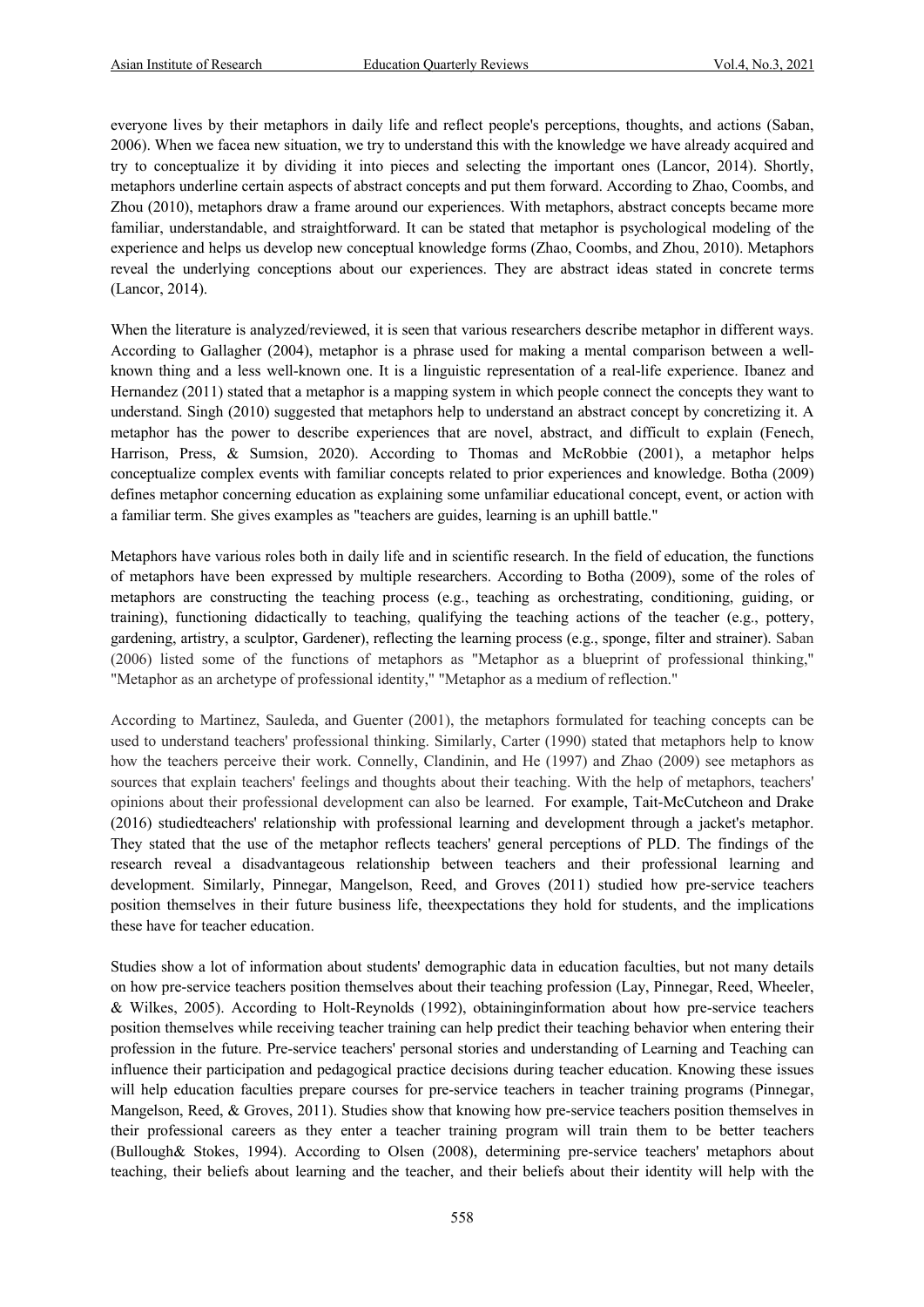subject. Marshall (1990) stated that determining and investigating metaphors can help us understand teachers' professional thinking. Through metaphors, teachers display their teaching approaches, understanding of learning, articulate their professional identity, roles in the classroom, and their relations with the students (Zhao 2009; Zhao and Huang 2008; Martinez, Sauleda, & Guenter 2001).

Additionally, Bullough and Stokes (1994) stated a strong connection between metaphors related to teaching and teachers' behaviors. The richer and conceptually complex teachers' metaphors about teaching, the more diverse learning environments they can prepare for their students (Pinnegar, Mangelson, Reed, & Groves, 2011). Tobin (1990) and Tobin and La Master (1995) stated that when the metaphors of newteachers are uncovered, it can lead to a radical change in teaching practices. By examining teachers' metaphors, what they think about their work can be learned, and their professional development can be analyzed.

When considered in this context, it is important to analyzeboth the metaphors of teachers and pre-service teachers about various learning concepts. Within the scope of the study, the metaphors of science teachers and pre-service science teachers about learning, teaching, and teacher concepts were examined. The metaphors of teachers about mentioned concepts werecompared with the metaphors of pre-service teachers. Teachers' metaphors about the concept of learning will reveal their thoughts on how learning takes place. Simultaneously, their metaphors about teaching will reflect their learning approaches and give information about the teaching methods they use. Their metaphors about the concept of teachers will reveal their perceptions about their professional identity.

On the other hand, before starting their professional life, pre-service teachers' metaphors about the mentioned concepts will reveal how they perceive themselves as teachers and their approaches to the learning process. Comparing the metaphors of teachers and pre-service teachers is essential in reaching the metaphors created due to experience with the ones made during the teacher education process and interpreting the differences. As a result of the comparison of the metaphors, the situation can be evaluated, and suggestions can be made to create teacher perception in teacher education.

# **2. The Aim of the Study**

The study examines science teachers' and pre-service science teachers' metaphors about learning, teaching, and teacher concepts. It aims to understand how science teachers and pre-service science teachers perceive learning, teaching, and teacher concepts and compare the metaphors of in-service teachers and pre-service teachers. The study aims to contribute to existing research by analyzing and comparing pre-service and in-service teachers' metaphors about some essential concepts in education. The study is designed by considering the "Cognitive theory of metaphor" developed by Lakoff and Johnson (1980). The research questions are given below guided the research:

1. What metaphors do pre-service science teachers use to describe the concept of "learning"?

- 2. What metaphors do pre-service science teachers use to describe the concept of "teaching"?
- 3. What metaphors do pre-service science teachers use to describe the concept of "teacher"?
- 4. What metaphors do in-service science teachers use to describe the concept of "learning"?
- 5. What metaphors do in-service science teachers use to describe the concept of "teaching"?
- 6. What metaphors do in-service science teachers use to describe the concept of "teacher"?

7. What conceptual themes can be constructed through these metaphorical images?

8. What are the differences between the metaphorical themes of pre-service and in-service teachers.

#### **3. Method**

# *3.1. Design of the Study*

A qualitative research approach is employed in this study. The study is designed according to phenomenology research design. Phenomenology investigates how people's minds work, understand and perceive the events, and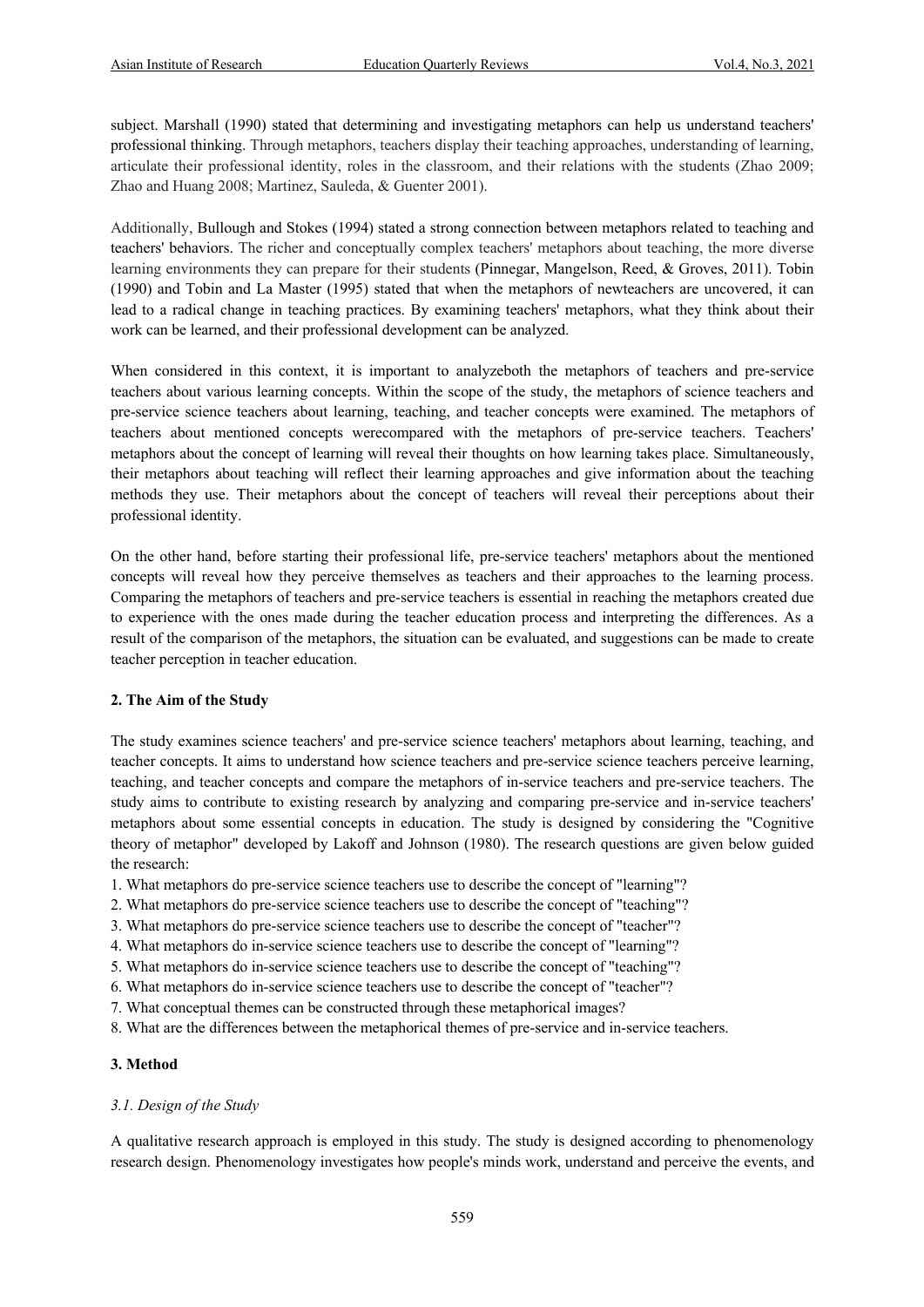transfer their experiences to explore how people understand, sense, and transfer their experiences (Patton, 2014; Ekici, 2016). Through metaphors, we can understand the mental structure of individuals about abstract concepts. Therefore, in terms of exploring participants' metaphors about the concepts of learning, teaching and teacher, phenomenology research design suits the study's aim.

### *3.2. The Participants*

The study participants consisted of62 in-service science teachers working in government schools and 45 preservice science teachers attending a government university's science teaching department in Turkey.

|                              | N   | $f\%$      |  |
|------------------------------|-----|------------|--|
| In-service science teachers  | 62  | 57.94      |  |
| Pre-service science teachers | 45  | 42.06      |  |
| (senior year)                | 107 | <b>100</b> |  |
| <b>Total</b>                 |     |            |  |

#### Table 1: Distribution of the participants

Table 1 displays that in-service science teachers constituted 57.94 % of the sample group,whereas pre-service science teachers attending senioryear in science education constituted 42.06%. The data was collected during the 2017-2018 academic year using the data collection tool given below.

#### *3.3. Data Collection Tool*

The participants were provided with a form consisting of three statements. The first statement is "Learning is like…..; because …….", the second statement is "Teaching is like…..; because…….", the third statement is "Teacher is like….; because……". The participants were requested to fill in the blanks. The researchers prepared the statements through literature research and expert views.

#### *3.4. Data Analysis*

The forms administered to the participants are numbered, clearing invalid and inappropriate concepts. The data is analyzed with content analysis which consists of five stages.The analysis is conducted according to the stages followed in Saban, Koçbeker, and Saban's (2006) study. The steps of the data analysis are given below:

# Stage 1: Naming/Labeling.

In the first stage, the names of the metaphors are coded, such as "gardener,""light,""water," etc. In-service science teachers formulated 176 metaphors, and pre-service science teachers developed 129 metaphors, making a total of 35 metaphors in the study.

# Stage 2: Sorting (clarification and elimination) stage.

In the second stage, the raw data is examined. The metaphors are grouped according to their similarities and differences. At this stage, some of the statements producedby the participants are eliminated since they are poorly structured. The eliminated statements contain no metaphors or contain a metaphor but don't have any rationale. They contain nonsense metaphors or metaphors irrelevant to the selected concepts.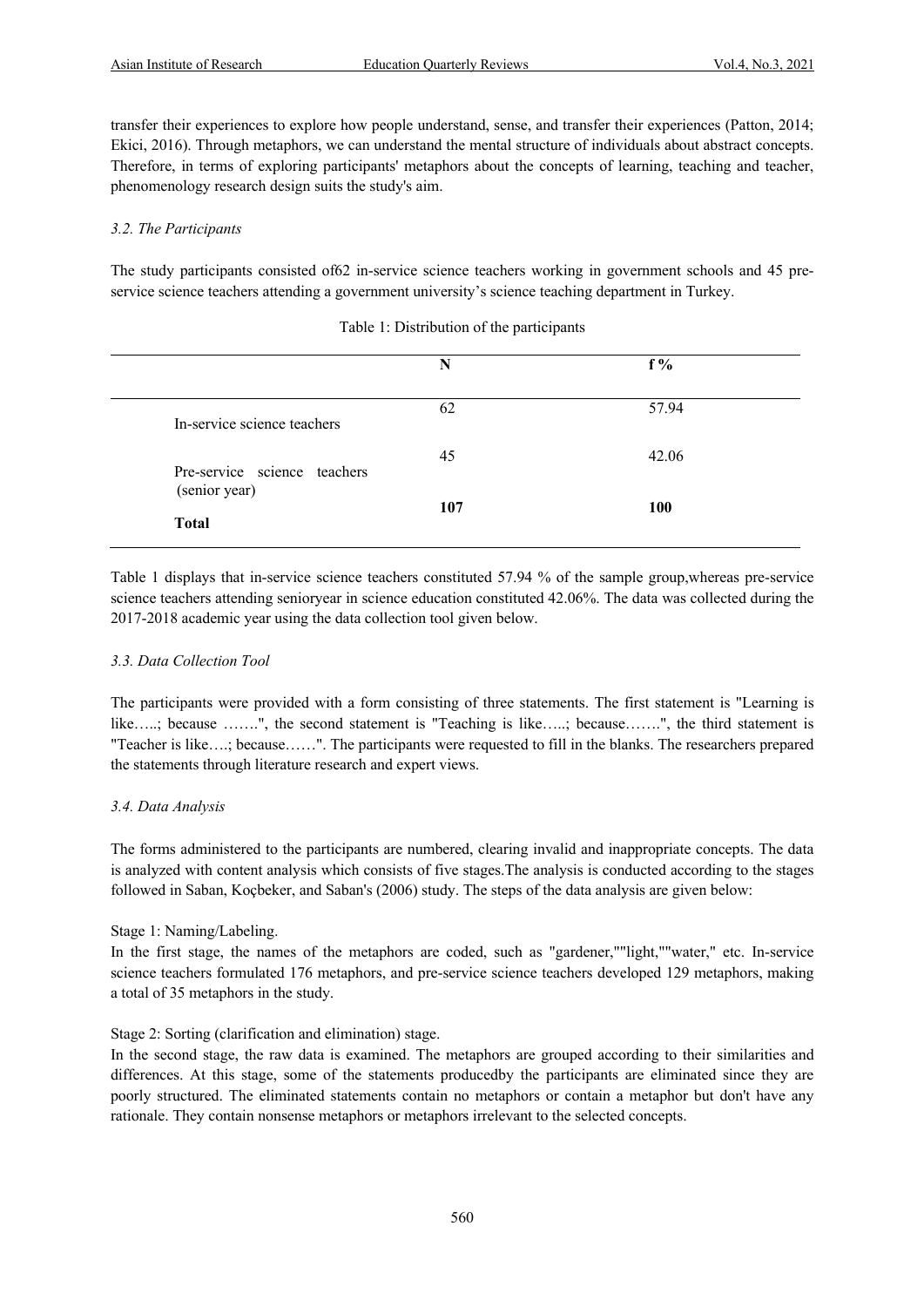Stage 3: Categorization.

The metaphors formulated by the participants and their explanations to these metaphors are examined and categorized. The categories are determined according to the dominant features stated in these explanations (Güveli et al. l, 2011; Çağlar Karapınar, 2017). As a result of the inductive analysis, themes areidentified. The metaphors aregrouped under the themes in which they are best presented.

Stage 4: Establishing the inter-rater reliability rate.

The consistency of the coding system was assessed by inter-rater reliability. In this regard, the researchers, an outside expert, worked and grouped the metaphors into the themes. Miles and Huberman's (1994) formula (i.e., Reliability = Agreement / Agreement + Disagreement) was used to estimate the inter-rater reliability rate (Baltacı, 2017). The Miles-Huberman rate calculated is as 0.93. According to Miles and Huberman (1994), the final inter-coder agreement rate in qualitative data analysis should approach or exceed 90%. The places of the metaphors changed according to the final decisions.

Stage 5: Analyzing the data quantitatively.

The frequencies (*f*) and percentages (%) of the metaphors and the categories are calculated and displayed in the tables.

#### **4. Findings**

In this section, the metaphors of the participants related to the learning, reaching, and teacher concepts are displayed. The metaphors developed by the participants were categorized under the themes, and they are given as tables. The metaphors of the in-service science teachers and pre-service science teachers are shown separately.

# *4.1. The Findings Obtained From In-Service Science Teachers*

|                                | <b>Metaphors</b>                                                                                     | N   | $f\%$ |
|--------------------------------|------------------------------------------------------------------------------------------------------|-----|-------|
| Category                       |                                                                                                      |     |       |
| Learning as a beneficial       | Enlightenment (2), Water (1), Spring (1), Lungs clear                                                |     |       |
| action                         | the blood $(1)$ , Benefit $(1)$ , Computer $(1)$ , Nurture $(1)$ , 13                                |     | 2.03  |
|                                | Rain $(1)$ , Sun $(1)$ , Shaping $(1)$ , A treasure that<br>broadens the horizon $(1)$ , Light $(1)$ |     |       |
| Learning as a cumulative       | Tree $(2)$ , Path $(1)$ , Construction $(1)$ , Earth $(1)$ ,                                         |     |       |
| progress                       | Extensive library $(1)$ , Treasure $(1)$ , Life $(1)$ ,                                              | 10  | 6.95  |
|                                | Snowslide $(1)$ , Fire $(1)$                                                                         |     |       |
| Learning as a need             | Eating (4), Wanting (1), Oxygen (1), Vital                                                           |     |       |
|                                | requirement $(1)$ , Thirst $(1)$ , Water $(1)$                                                       | 9   | 5.25  |
| Learning as a labor-intensive  | Science (1), Newly discovered invention (1),                                                         |     |       |
| action                         | Reaction $(1)$ , Pickling $(1)$ , Equation $(1)$ , Surgery $(1)$ ,                                   | - 8 | 3.56  |
|                                | Field $(1)$ , Factory $(1)$                                                                          |     |       |
| a continuous<br>Learning<br>as | Eternity (2), Life (2), Ocean (2), Socks (1), Rain (1)                                               |     |       |
| action                         |                                                                                                      | 8   | 3.56  |
| Other                          | Game (2), A broken glass full of Water (1), Shopping                                                 |     |       |
|                                | $(1)$ , Fire $(1)$ , Sparkle $(1)$ , Sieve $(1)$ , Appetite $(1)$                                    | 8   | 3.56  |
| Learning as a feeling          | Serenity $(1)$ , Passion $(1)$ , Love $(1)$                                                          |     |       |
|                                |                                                                                                      | 3   | 5.09  |
| <b>Total</b>                   |                                                                                                      | 59  | 100   |
|                                |                                                                                                      |     |       |

Table 2: In-service science teachers' metaphor categories related to the "learning" concept

Table 2 displays the metaphors formulated by in-service science teachers about the "learning" concept. According to the meanings attributed by in-service science teachers, the formulated metaphors following the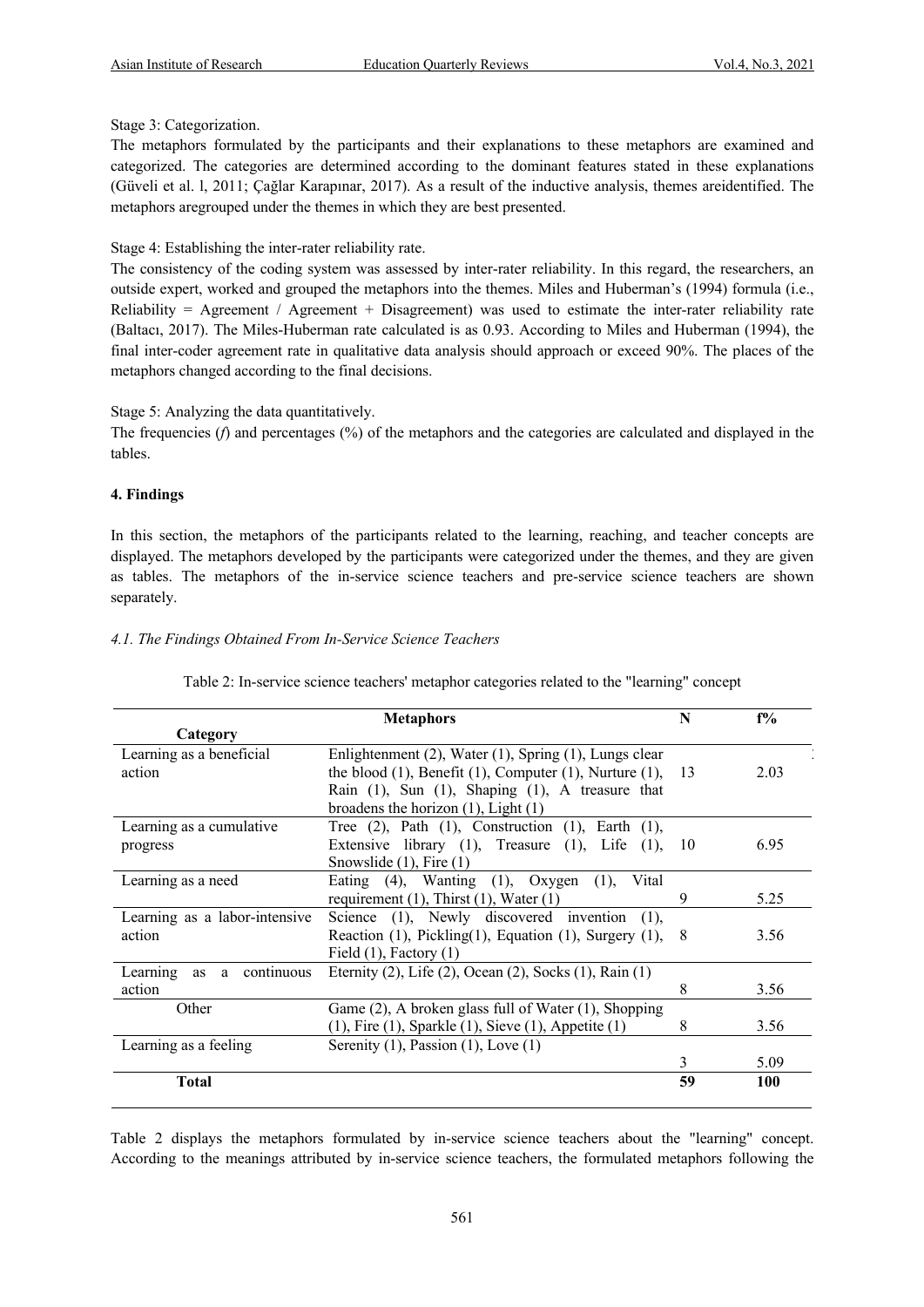analyses are grouped under seven categories according to the meanings attributed by in-service science teachers. The categories display that in-service science teachers developed positive metaphors about the "learning" concept. When Table 2 is reviewed, it is seen that some metaphors (such as water, rain, life, fire) are grouped under separate categories. For example,the "water" metaphor is both located under the "Learning as a beneficial action" and "Learning as a need" categories; the rain metaphor is both located under the "Learning as a beneficial action" and "Learning as a continuous action" categories. This is because while formulating, in-service science teachers attributed different meanings to the same metaphor.According to Table 2, the most mentioned category is "learning as a beneficial action";the least formulate done is the "learning as a feeling" category.Below are the explanations of teachers for the metaphors for each category are given.

#### **1.** *Learning as a beneficial action*

Some of the metaphors in this category are enlightenment, water, spring, nurture, and rain. Some of the metaphors and teachers' explanations are as follows: Enlightenment: "*It eliminates illiteracy and underdevelopment* (S2)."Water: "*The first power that will crack the seed and reveal its potential comes from water* (S3)."Spring: "*Spring is renewal (*S7).Sun: "*A person with knowledge shines a light around him like the sun* (S44)."Shaping: "*As you learn, you change* (S51)."Light: " *The more you learn, the more you become enlightened*   $(S_{61})$ ."

# **2.** *Learning as a cumulative progress*

Some of the metaphors in this category arepath, Earth, treasure, and life. Some of the metaphors and teachers' explanations are as follows:Earth: "*You learn how to get the best yield by cultivating the earth over time*   $(T_8)$ ."Extensive library: "*There are many different ways, and everyone learns on their own*  $(T_{10})$ *."Snowslide: " Curiosity and willingness to learn increase as you learn (T27)*."Tree: " *the number of the branches increases, it becomes more complex (T53)* (S53)."Fire: "*The more information you give, gets bigger* (S55)."

#### **3.** *Learning as a need*

The most formulated metaphor in this category is "eating."Besides, some of the less mentioned metaphors are wanting, oxygen, thirst, and water. Some of the metaphors and teachers' explanations are as follows: Eating: "*Even if we are full up, it is still a requirement* (S17)." Oxygen: "*Even if we are full up, it is still a requirement* (S28)."Thirst: "*You want to drink water whenever you need; you want to learn whenever you need it* (S42)."

#### **4.** *Learning as a labor-intensive action*

Some of the metaphors in this category are science, reaction, pickling, equation, and surgery. Some of the metaphors and teachers' explanations are as follows: Science: "*Everything starts with curiosity* (S9)"."Pickling: "*It requires a process* (S35)."Equation: "*If an item is missing, the result may be wrong* (S38)."Surgery: "*If you are not sensitive, it may harm the child* (S46)."Field: " *You get what you plant* (S48)."

#### **5.** *Learning as a continuous action*

The metaphors most mentioned in this category are eternity, life, and ocean. Besides, the less mentioned metaphors are socks and rain. Some of the metaphors and teachers' explanations are as follows: Eternity: "*It has neither beginning nor end* (S1)."Rain: "*It never ends* (S37)."Life: "*It continues lifelong* (S40)."Ocean: "*We learn a new knowledge every day* (S50)."Sucks: "*The more you rip it out, the more it will come* (S56).

#### **6.** *Other*

Some of the metaphors in this category are game, shopping, fire, sparkle, and filter. Some of the metaphors and teachers' explanations are as follows: Fire: "*One sparkle is enough for the student to learn* (S29)."Game: "*It is not*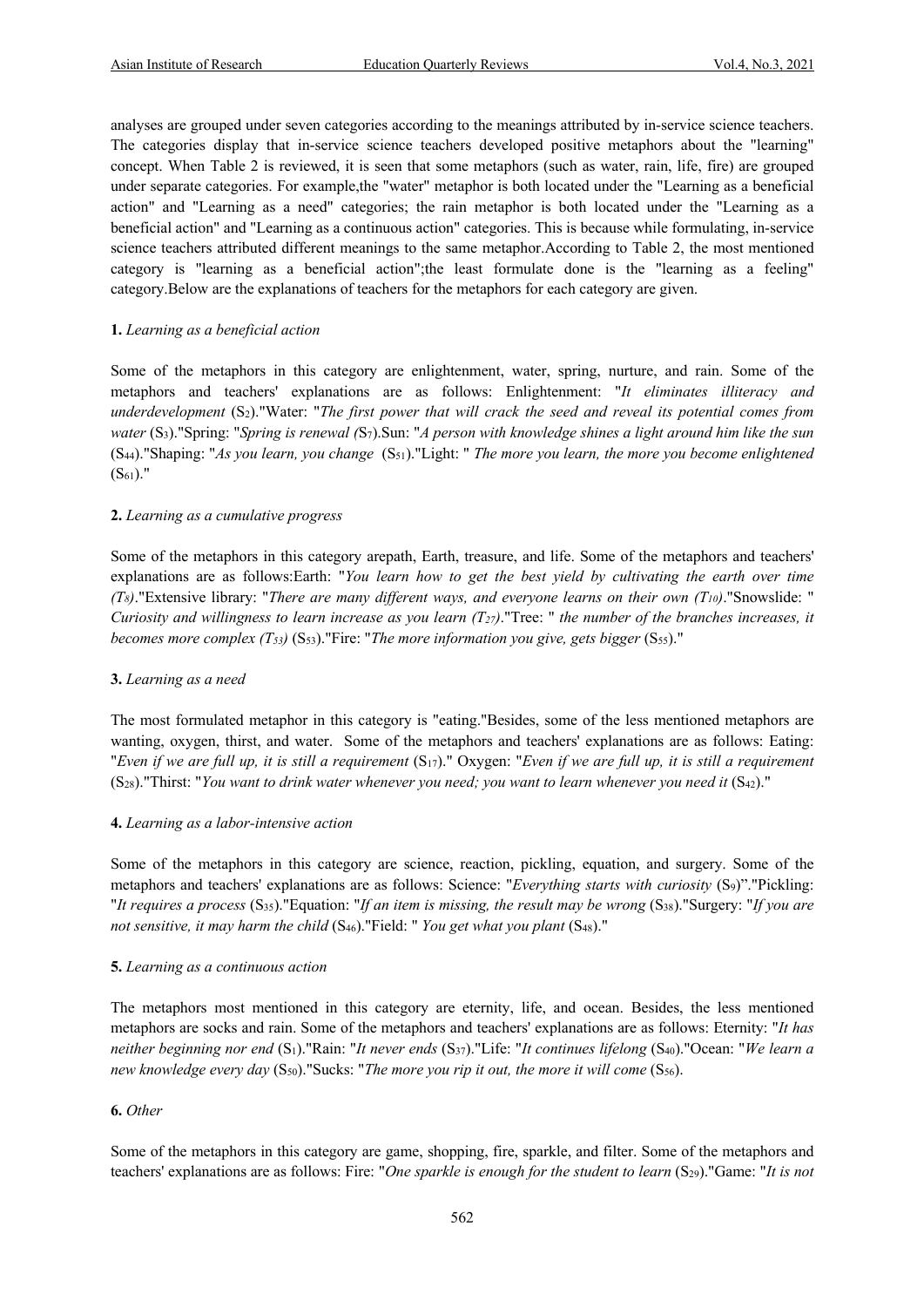*important what you teach but how you teach* (S41)."Sparkle: "*If the love of learning ignites, it will grow bigger*  and bigger (S<sub>52</sub>)."

# *7. Learning as a feeling*

The metaphors in this category are peace, passion, and love. The metaphors and teachers' explanations areas follows: Serenity: "*The more you learn, the more peace fills you* (S<sub>25</sub>)."Passion: "*As the things learned increase, the desire to learn increases* (S33)."Love: "*It becomes easier and enjoyable when you love* (S34)." The metaphors and teachers' explanations are as follows: Serenity: "*The more you learn, the more peace fills you* (T25)." Passion: "*As the things learned increase, the desire to learn increases* (T33)." Love: "It becomes easier and enjoyable when you love to learn  $(T_{34})$ ."

|                                 |                                                                | Met.N          | $f\%$ |
|---------------------------------|----------------------------------------------------------------|----------------|-------|
| Category                        |                                                                |                |       |
| Teaching as a teacher's work of | Shaping $(2)$ , Art $(2)$ , Computer environment $(1)$ ,       | 28             | 47.46 |
| art                             | Smelling flower $(1)$ , Gardener $(1)$ , Dig a well with       |                |       |
|                                 | a needle $(1)$ , A secret weapon $(1)$ , Attention $(1)$ ,     |                |       |
|                                 | Architecture (1), Earth (1), Film (1), Arboriculture           |                |       |
|                                 | $(1)$ , Theater $(2)$ , Writing a book $(1)$ , Imagine $(1)$ , |                |       |
|                                 | Wave (1), Mother (1), Cake (1), Eggplant kebab                 |                |       |
|                                 | $(1)$ , Agriculture $(1)$ , Patience $(2)$ , Flying of a bird  |                |       |
|                                 | $(1)$ , Sculpting $(1)$ , Tree $(1)$                           |                |       |
| Teaching as a beneficial action | Art $(2)$ , Seed $(2)$ , Watering the seeds $(2)$ , Virtue     | -16            | 27.12 |
|                                 | $(1)$ , Fruit $(1)$ , Capillaries $(1)$ , Love $(1)$ ,         |                |       |
|                                 | Thunderbolt (1), Share (1), Technology (1),                    |                |       |
|                                 | Public beach (1), Harvest(1), Happiness (1)                    |                |       |
| Teaching as a guiding action    | Light $(7)$ , Guiding $(2)$ , Liberating the individual        | -11            | 18.4  |
|                                 | $(1)$ , Driving $(1)$                                          |                |       |
| Other                           | Something that cannot be forced $(1)$ , Love $(1)$ ,           | $\overline{4}$ | 6.78  |
|                                 | Game $(1)$ , Enthusiasm $(1)$                                  |                |       |
| <b>Total</b>                    |                                                                | 59             | 100   |

Table 3: In-service science teachers' metaphor categories related to the "teaching" concept

Table 3 shows the categorical form of the metaphors formulated by in-service science teachers. The metaphors are collected under four categories. The categories display that in-service science teachers formulated positive metaphors about teaching. When Table 3 is examined, it is seen that the art metaphor falls under both the "Teaching as a teacher's work of art" category and the "Teaching as a beneficial action" category. This is because in-service science teachers attributed different meanings to the same metaphor. According to Table 3, most of the metaphors related to the "teaching" concept take part in the "Teaching as a teacher's work of art" category.Theexplanations of teachers for the metaphors for each category are given below.

# **1.** *Teaching as a teacher's work of art*

The most frequently mentioned metaphors in this category are "shaping" and "art." Besides, some of the less mentioned metaphors are "attention," "architecture," "earth," and film. Some of the metaphors and teachers' explanations are as follows:"Tree": "*It is necessary to wait patiently for it to bear fruit* (S<sub>13</sub>)."Patience: "*There is nothing difficult like teaching* (S15)."Gardener: " *You will get outputs according to how you take care of the students and how you shape them* (S21)."Dig a well with a needle: "*the more you dig, the harder you get, but the deeper you go, the more you reach the goal* (S<sub>22</sub>)."Attention: " If we are not careful, we can transfer misguided ideas and information (S<sub>24</sub>)."Architecture: "*The more aesthetic is the act of teaching, the more conscious generation grows* (S28)."Sculpting: "*Putting the students in a nice shape is done by teaching* (S30)." Film: "*If it is done well in teaching like making a movie, a beautiful work will come out*(S32)."Arboriculture: "*It will be like how you cultivate it (S34)."*Art*: "Every art requires craft*(S37)." Theater: "*You applaud the achievements of the*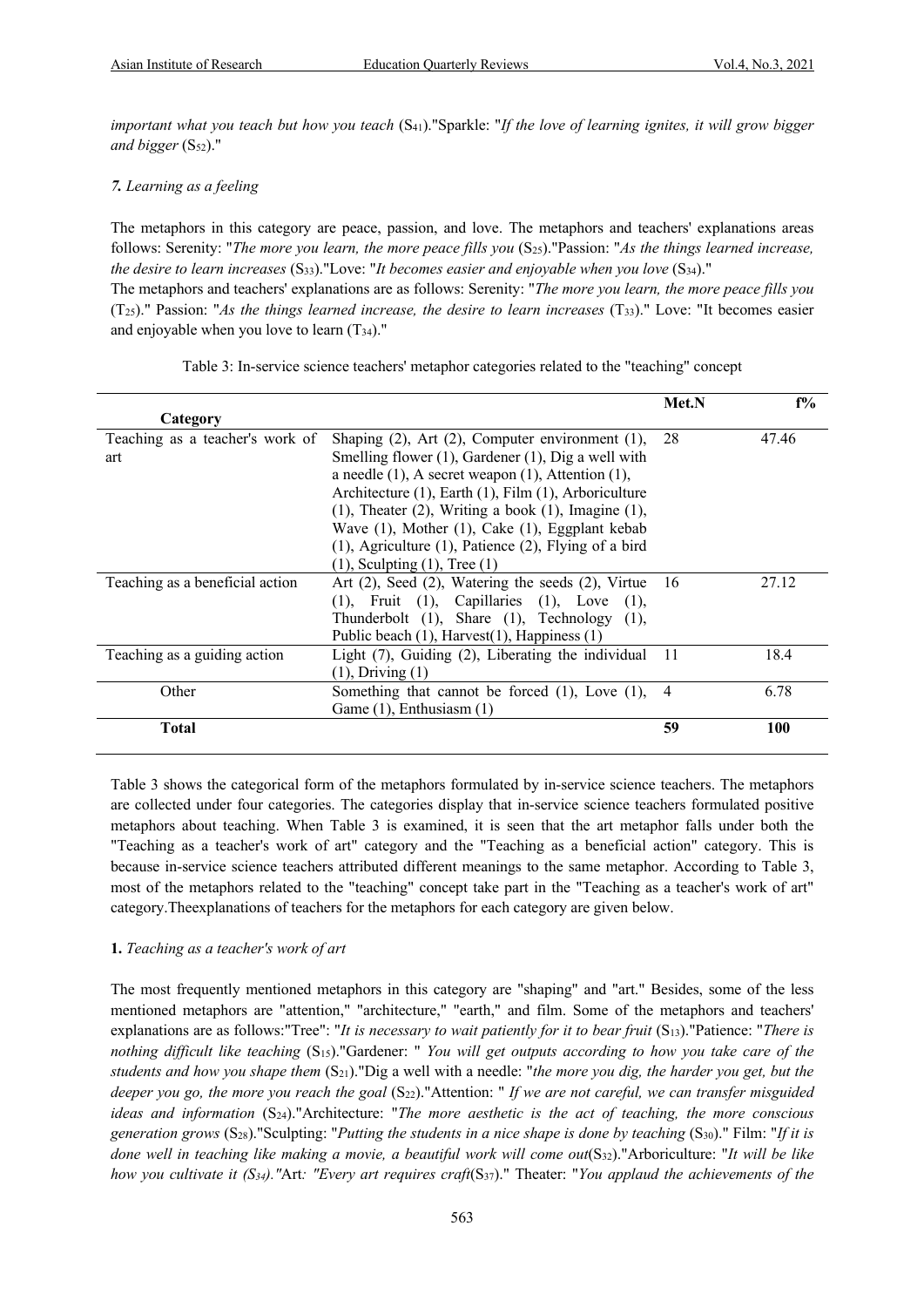*people you have raised* (S<sub>40</sub>)."Writing a book: "*You reflect your life to the lives of your characters*(S<sub>41</sub>)."Imagine: "*We can teach as differently as we can imagine* (S42)."Wave: "*It provides earnings in every dimension like the waves produced by a stone thrown into the sea* (S43)."Mother: "*It requires sacrifice and volunteering against all kinds of difficulties* (S44)."

# **2.** *Teaching as a beneficial action*

The most frequently mentioned metaphors in this category are art, seed, and watering the seeds. Besides, some of the less mentioned metaphors are virtue, fruit, capillaries, and love.Some of the metaphors and teachers' explanations are as follows: Art: "*The teacher should constantly improve himself/herself about his profession*  (S2)."Love: "*The more you raise, the more you become happy* (S16)."Seed: "*It shows its benefits when the time comes* (S27)."Thunderbolt: "*Where it falls matters. If it falls to a suitable place, it may work* (S36)."Sharing: "*It increases with sharing* (S39)." Technology: "*It always renews* (S45)."Public beach: "*Everyone should be able to benefit from it* (S49)."Watering the seeds."C*ompletely different flowers grow from seeds that we irrigate with the*  same water" (S<sub>52</sub>).

# **3.** *Teaching as a guiding action*

The most mentioned metaphor in this category is "light." In addition, the less mentioned metaphors are "guiding,""liberating the individual," and "driving." Some of the metaphors and teachers' explanations are as follows: Light: "Life is unthinkable without light  $(T_3)$ .", "It is like enlightenment, it dissipates the darkness  $(T_{10})$ ." Guiding: "It is necessary to guide students who are willing to learn  $(T_{19})$ ." Driving: "It is necessary to reach the destination in a healthy way  $(T_{35})$ ."

#### **4.** *Other*

The metaphors in this category are "Something that cannot be forced"(1), "Love,""Game," and "Enthusiasm."Some of the metaphors and teachers' explanations are as follows: Game: "*It is repeated as it gets pleasure* (S56)."Enthusiasm: "*enthusiasm increases as you provide feedback*(S62)."

|                                 |                                                                   | Met.N. | $f\%$ |
|---------------------------------|-------------------------------------------------------------------|--------|-------|
| Category                        |                                                                   |        |       |
| The teacher as a mentor         | Candle $(7)$ , Lighthouse $(6)$ , Sun $(2)$ , Guide $(2)$ ,       | 28     | 48.28 |
|                                 | Map (1), Shepherd (2), Mother (2), Unmarried                      |        |       |
|                                 | parent $(1)$ , Miniaturist $(1)$ , Book $(1)$ , Love $(2)$ ,      |        |       |
|                                 | Pole star $(1)$ , Signs on the road $(1)$                         |        |       |
| The teacher as a helpful person | Tree $(3)$ , Mother $(2)$ , Gardener $(2)$ , Meaning $(1)$ ,      | 25     | 43.10 |
|                                 | Bee $(1)$ , Lifeless mannequin $(1)$ , Showman $(1)$ ,            |        |       |
|                                 | Sand (1), Heart (1), Morality (1), Flag (1), Wind                 |        |       |
|                                 | $(1)$ , Protector $(1)$ , Food $(1)$ , Mountain $(1)$ , Farmer    |        |       |
|                                 | $(1)$ , Mirror $(1)$ , Sculpture $(1)$ , Air $(1)$ , Well $(1)$ , |        |       |
|                                 | Earth $(1)$                                                       |        |       |
| Other                           | Patience $(1)$ , Slave $(1)$ , Toy $(1)$ , Everything $(1)$ , 5   |        | 8.62  |
|                                 | Pierced bottle (1)                                                |        |       |
| <b>Total</b>                    |                                                                   | 58     | 100   |

Table 4: In-service science teachers' metaphor categories related to the "teacher" concept

Table 4 shows the categorical form of the metaphors produced by in-service science teachers. The metaphors are collected under three categories. When the categories are examined, it is seen that in-service science teachers developed positive metaphors about the "teacher" concept. When Table 4 is reviewed, it is seen that the metaphor of mother is under both the categories of "The teacher as a mentor" and "The teacher as a helpful person." This is due to the fact that science teachers attributed different meanings to the same metaphor while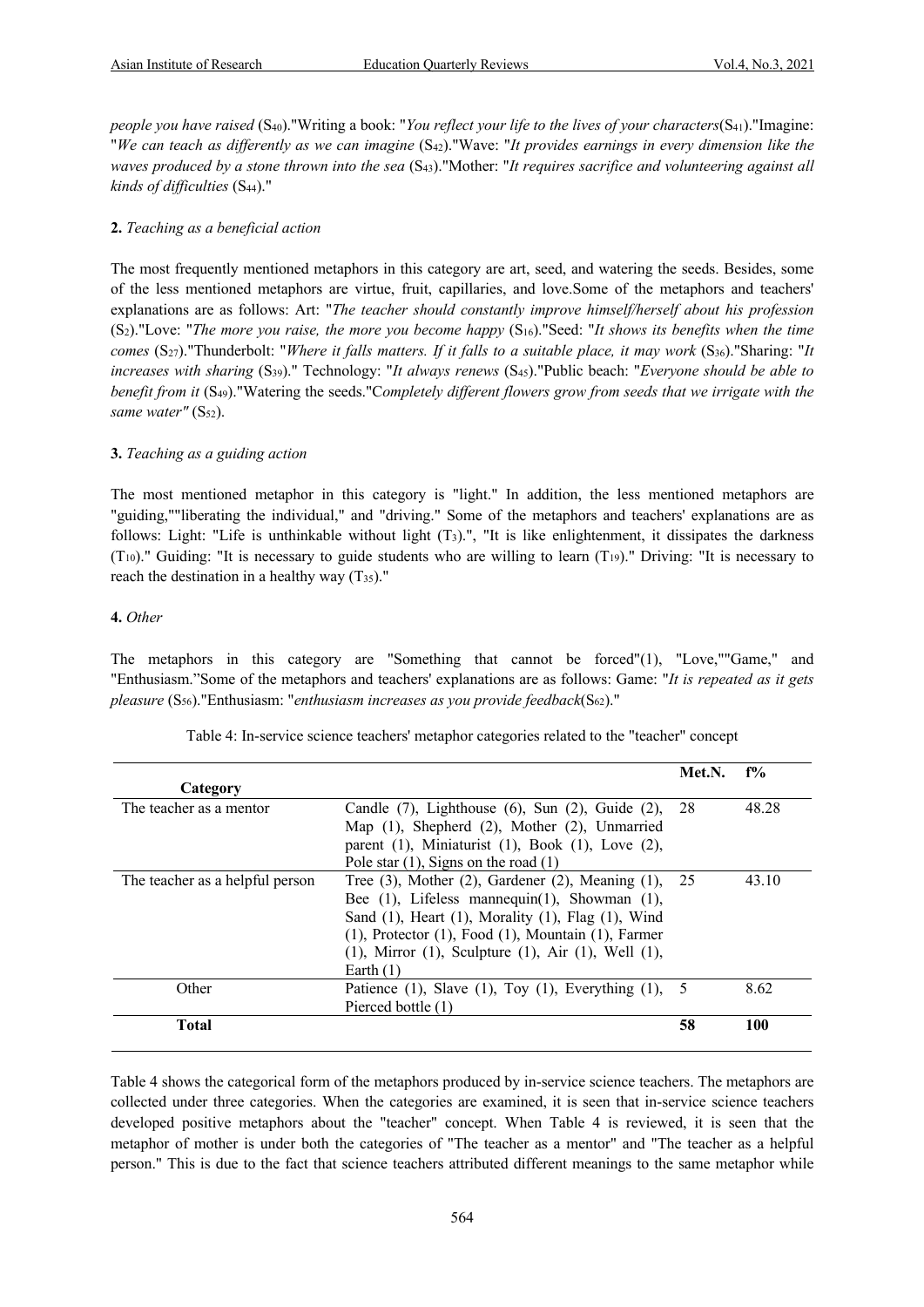formulating it. In addition, according to the table, the most mentioned category is "the teacher as a guide."The explanations of in-service science teachers for the metaphors for each category are given below.

# **1.** *The teacher as a mentor*

The most frequently mentioned metaphors in this category are "candle" and "lighthouse" metaphors. Besides, some of the less mentioned metaphors are "guide", "map", "book", and "love". Some of the metaphors and teachers' explanations are as follows: Candle: "*He risks finishing himself for the sake of creating a brighter future* (S12)."Lighthouse: "*In the endless darkness, it guides the way* (S39)."Guide: "*It doesn't just show what to do, it guides* (S10)."Sun: "*It enlightens with its energy, gives life* (S3)."Unmarried parent: "*From the moment you graduate, you have many children* (S8)."Miniaturist"*shapes and works for his students* (S25)."Book: "*As books expand the horizons, the teacher widens the horizons* (S32)."Love: "*He continues to work even if he is not reciprocated* (S44)."

# **2.***The teacher as a helpful person*

The most frequently mentioned metaphors in this category are tree, mother, and gardener metaphors. Besides that, some of the less mentioned metaphors are bee, lifeless mannequin, showman, and sand. The metaphors and teachers' explanations are as follows: Tree: "*As a tree grows a fruit, a teacher grows a student* (S<sub>33</sub>)."Mother: "*She is endlessly compassionate and full of compassion like a mother* (S9)."Gardener: "*he harvests what he plants* (S58)."Flag: "*As long as it lives, the generations grow well, the state will remain* (S27)."Air: "*It is needed in all areas of life* (S55)."Well: "*The bottom of the knowledge is invisible* (S57)."Earth: "*nourishes people throughout life* (S<sub>61</sub>)."

# **3.** *Other*

The metaphors of this category are patience, slave, toy,everything,and pierced bottle. The metaphors and teachers' explanations are as follows: Patience: "*We must always be patient and sympathetic* (S14)."Slave: "*Everyone (parents, students, administrators) blames him* (S16)."Toy: "*He becomes a toy to everybody to have fun every day* (S<sub>17</sub>)."

# *4.2. The Findings Obtained From Pre-Service Science Teachers*

Table 5: Pre-service science teachers' metaphor categories related to the "learning" concept

|                                     |                                                                 | N   | $f\%$ |
|-------------------------------------|-----------------------------------------------------------------|-----|-------|
| Category                            |                                                                 |     |       |
| Learning as an endless action       | Life $(7)$ , River $(2)$ , Ocean $(2)$ , Habit $(1)$ , Eternity | 17  | 39.53 |
|                                     | $(2)$ , A new world $(1)$ , Universe $(1)$ , Technology $(1)$   |     |       |
| Learning as a beneficial action     | Accumulation $(2)$ , Medicine $(1)$ , Fruit tree $(1)$ , 9      |     | 20.93 |
|                                     | Conscious person (1), Exclusivity (1), Seed (1),                |     |       |
|                                     | Happiness $(1)$ , Shaping $(1)$                                 |     |       |
| labor-intensive<br>Learning as<br>a | Raising a child<br>$(1)$ , Food<br>$Load(1)$ ,<br>(1)           | - 8 | 18.60 |
| action                              | $(1)$ , Lego toys $(1)$ , Seed $(1)$ ,<br>Construction          |     |       |
|                                     | Climbing the mountain $(1)$ , Flower $(1)$                      |     |       |
| Other                               | Furniture (1), Subconscious (1),<br>Writing<br>$(1)$ .          | - 5 | 11.63 |
|                                     | Computer memory $(1)$ , Toy $(1)$                               |     |       |
| Learning as a basic need            | Eating $(3)$ , Water $(1)$                                      | 4   | 9.30  |
|                                     |                                                                 |     |       |
| <b>Total</b>                        |                                                                 | 43  | 100   |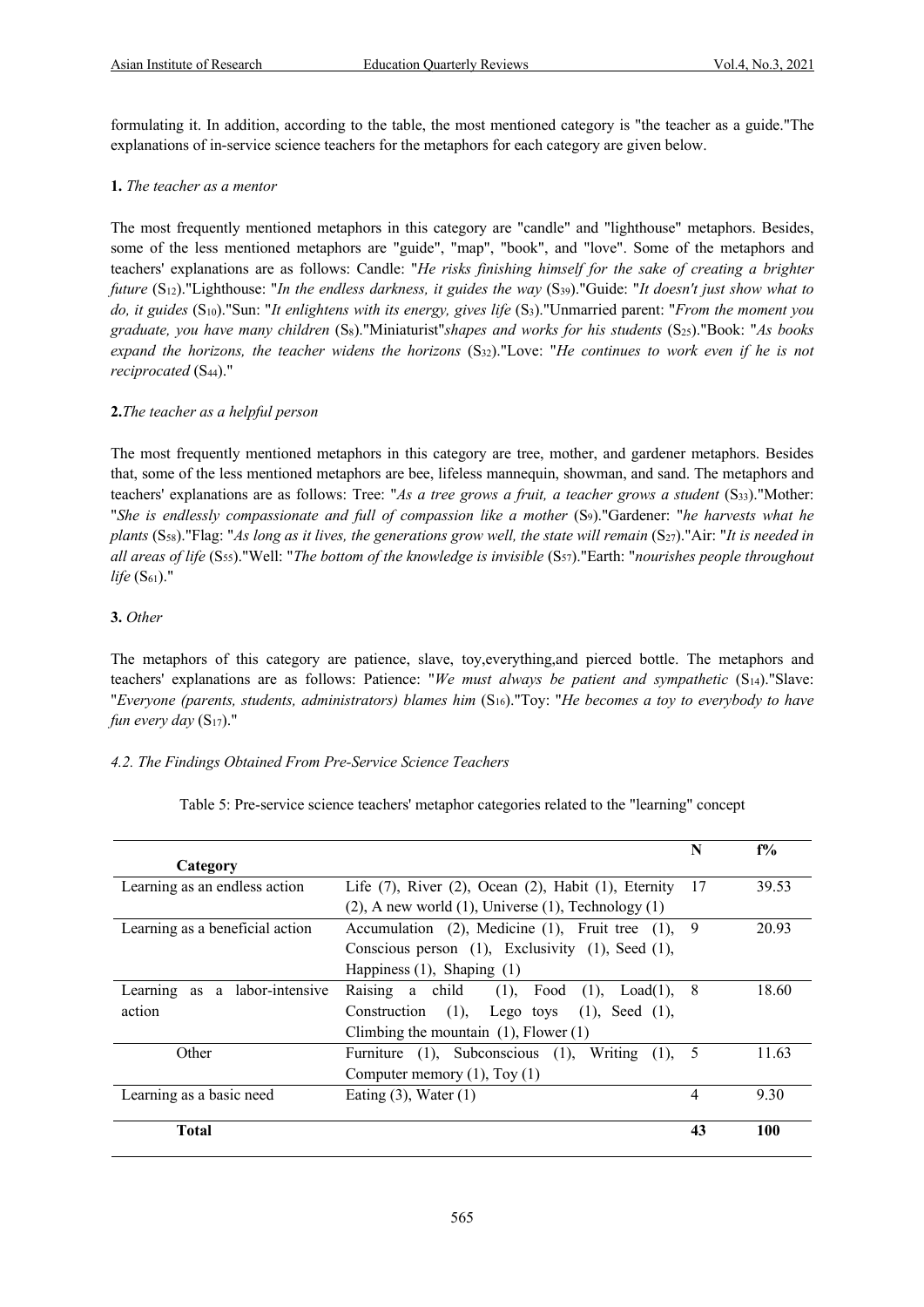Table 5 shows the categorical form of the metaphors produced by pre-service science teachers. The metaphors are collected under five categories. When the categories are examined, it is seen that pre-service science teachers formulated positive metaphors about learning. When Table 5 is reviewed, it is seen that the seed metaphor is both under the "Learning as a beneficial action" and "Learning as a labor-intensive action" categories. This situation arises from the fact that pre-service science teachers attributed different meanings to the same metaphor while formulating it. In addition, the most mentioned category is "Learning as an endless action," and the least mentioned category is the "learning as a basic need" category. The explanations of pre-service science teachers for the metaphors for each category are given below.

### **1.***Learning as an endless action*

The most mentioned metaphor in this category is the metaphor of life.Besides that, some of the less mentioned metaphors are river, ocean, habit, and universe. The metaphors and teachers' explanations are as follows: River: "*As water flows, it flows, and its continuity never ends* (S340)." Ocean: "*It has an endless power* (S343)."Habit: "*People want to learn as they learn* (S345)."Eternity: "*learning continues lifelong* (S346)."Life: "*It is a process that continues throughout our life* (S351)."A new world: *"You want to discover, find and know new information as you learn* (S<sub>357</sub>)."Universe: "*it is an infinite loop* (S<sub>359</sub>)." Technology: "It constantly improves (S<sub>365</sub>)."

# **2.** *Learning as a beneficial action*

The most mentioned metaphor in this category is the "accumulation" metaphor. Besides that, some of the less mentioned metaphors aremedicine, seed, happiness, and shaping. The metaphors and teachers' explanations are as follows: Medicine: "*People become happy as they learn true information* (S<sub>341</sub>)."Fruit tree: "*There is also a product in the fruit tree* (S348)."Accumulation: "*He accumulates what he learns in himself and applies it in situations encountered* (S349)."Conscious person: "The more learning there is, the more a person is knowledgeable (S370)." Exclusivity: "*When you learn something, you make a difference to other people*  (S371)."Seed: "*It adds something new to students and people*(S373)."Happiness: "*The more you learn, the happier you are* (S<sub>374</sub>)."Shaping: "*We are shaped through what we learn* (S<sub>378</sub>)."

#### **3.** *Learning as a labor-intensive action*

Some of the metaphors of this category are food, load, construction, and seed.The metaphors and teachers' explanations are as follows: Raising a child: "*It takes patience, curiosity, and attention* (S336)."Food: "*It doesn't come easily. It takes time to happen, and there is a process of digestion after eating* (S338)."Load: "You need to carry knowledge with you at all times? (S350)." Construction: "*It is built on the existing knowledge* (S352)." Lego toys: "*You add something on top of the existing ones and create different things* (S<sub>361</sub>)."Seed: "*Learning sprouts when it is fully realized* (S<sub>364</sub>)."Climbing the mountain: "*each step is a little more difficult* (S<sub>369</sub>)." Flower: "*Everything will be better as you take to water like knowledge* (S375)."

#### **4.** *Other*

The metaphors of this category are furniture, subconscious, writing, computer memory, and toy.The metaphors and teachers' explanations are as follows: Furniture: "*If not used, it will not be useful* (S<sub>339</sub>)."Subconscious: "*unforgettable, it always comes out somewhere* (S356)."Writing: "*The writing is permanent and not forgotten. Learning is also permanent* (S366)."Computer memory: *Learning combines new information and old information. As a result, a brand new concept, knowledge, emerges* (S368)."Toy: "*You play whenever you want. Whenever you want, you are open to Learning* (S372)."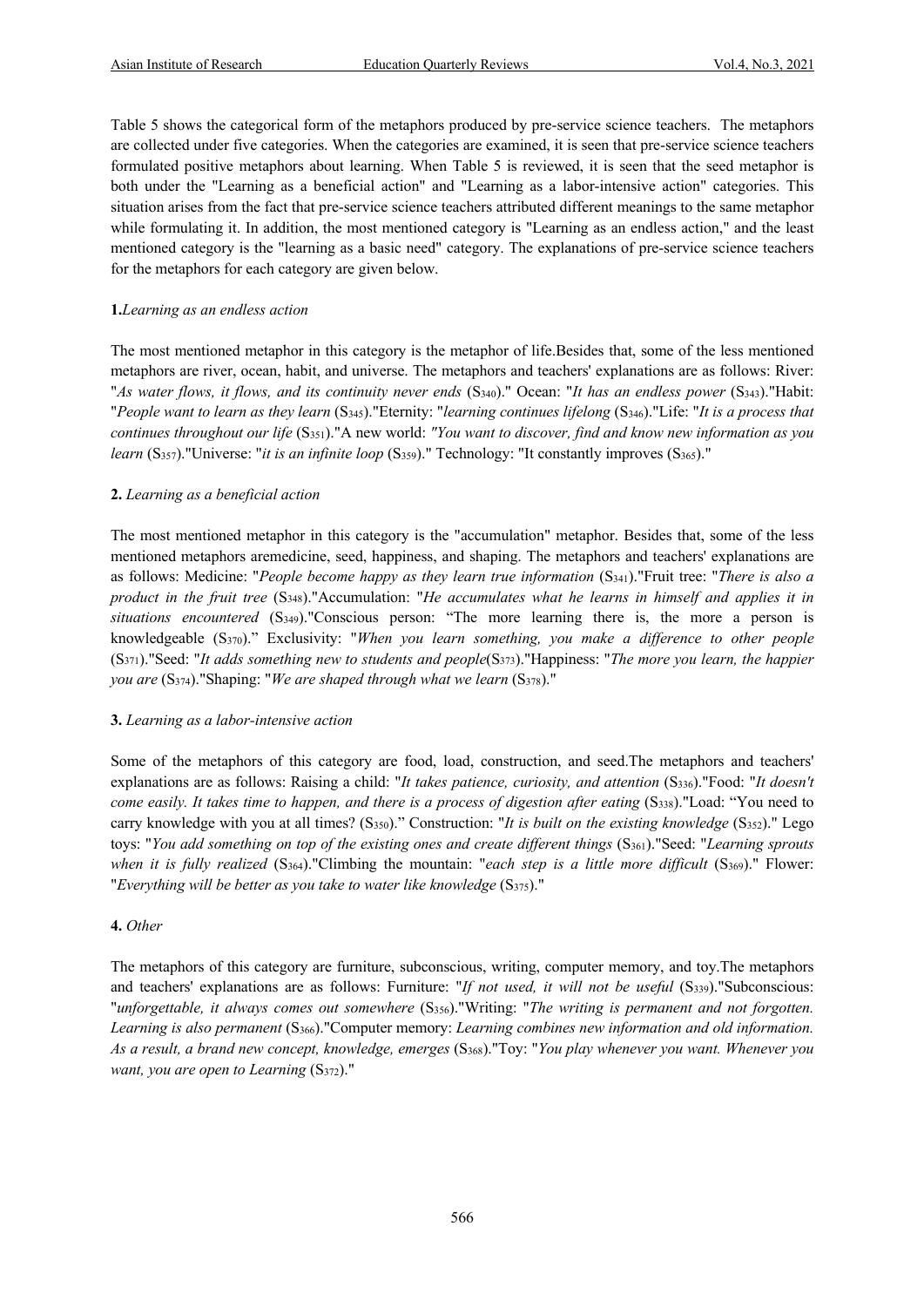# **5.** *Learning as a basic need*

The metaphors of this category are eating and water. The metaphors and teachers' explanations are as follows: Eating: "*Eating is a need in every moment of our lives* (S335)."Water: "*If we are not careful, it may drain away*   $(S_{342})$ ."

Table 6: Pre-service science teachers' metaphor categories related to the "teaching" concept

|          | __ | ___ | ___<br>$\overline{\phantom{0}}$ |       |
|----------|----|-----|---------------------------------|-------|
|          |    |     | Met.N.                          | $f\%$ |
| Category |    |     |                                 |       |
|          |    |     |                                 |       |

| Category                         |                                                                     |     |       |
|----------------------------------|---------------------------------------------------------------------|-----|-------|
| Teaching as a labor-intensive    | A high-quality life $(2)$ , Bricks $(1)$ , Lace knitting $(1)$ , 11 |     | 25.58 |
| action                           | Music (1), Patience (1), Puzzle (1), Cooking a                      |     |       |
|                                  | complicated meal (1), Baby care (1), Growing                        |     |       |
|                                  | saplings (1), Being Dynamo (1)                                      |     |       |
| Teaching as a teacher's work of  | Tree (1), Oxygen (1), A shining piece of iron (1), $8$              |     | 18.60 |
| Art                              | Responsibility (1), A design (1), Navigation (1),                   |     |       |
|                                  | Vehicle (1), Captain (1)                                            |     |       |
| Teaching as a pleasurable action | Peace (2), Water (2), Watering Plants (1), Fan fair                 | - 7 | 16.28 |
|                                  | $(1)$ , Eating $(1)$                                                |     |       |
| Teaching as a beneficial action  | Guidance (1), Stack of knowledge (1), Vaccine (1), 6                |     | 13.95 |
|                                  | Documentary $(1)$ , Plant $(1)$ , Bee $(1)$                         |     |       |
| Teaching as an endless action    | Life $(2)$ , Water $(2)$ , Eternity $(1)$ , Factory $(1)$           | 6   | 13.95 |
|                                  |                                                                     |     |       |
| Other                            | Foreigner $(2)$ , Lego $(2)$ , Speaking to someone far 5            |     | 11.63 |
|                                  | away $(1)$                                                          |     |       |
| <b>Total</b>                     |                                                                     | 43  | 100   |
|                                  |                                                                     |     |       |

Table 6 shows the categorical form of the metaphors produced by pre-service science teachers. The metaphors are collected under six categories. When the categories are examined, it is seen that pre-service science teachers have formulated positive metaphors about teaching. When Table 6 is reviewed, it is seen that the water metaphor is both under the "Teaching as a pleasurable action " and " Teaching as an endless action " categories. This situation arises from the fact that pre-service science teachers attributed different meanings to the same metaphor while formulating it. In addition, the most mentioned category is "Teaching as a labor-intensive action," and the least mentioned category is the "other" category. The explanations of pre-service science teachers for the metaphors for each category are given below.

# **1.***Teaching as a labor-intensive action*

The most mentioned metaphor in this category is the "ahigh-quality life" metaphor. Besides that, some of the less mentioned metaphors arebricks, music, patience, and puzzle. The metaphors and teachers' explanations are as follows: A high-quality life: "It is easy to desire this type of life, but it is as difficult to apply(S335)."Bricks: "A building is constructed by bringing them together (S338)."Lace knitting: "by knitting small pieces and you get a whole  $(S_{339})$ ." Music: "We teach according to the notes  $(S_{340})$ ."Patience: "Nothing happens without patience (S343)."Puzzle: "Mind, logic, and patience are needed to assemble each piece (S356)."Cooking a complicated meal: "Teaching takes patience and effort  $(S_{357})$ ."Baby care: "It is done with care, compassion, and discipline (S359)."Growing saplings: "It takes patience, labor, and effort (S360)."Being a Dynamo: "You have to be selfpowered and always make an effort for others to learn (S378)."

# **2.***Teaching as a teacher's work of Art*

Some of the metaphors of this category are tree, oxygen, responsibility, and vehicle. The metaphors and teachers' explanations are as follows:Tree: "How you cultivate it will go in that direction(S341)."Oxygen: "The teacher gives it to his students( $S_{342}$ )."A shining piece of iron: "It is teaching that shines iron( $S_{344}$ )."Responsibility: "It is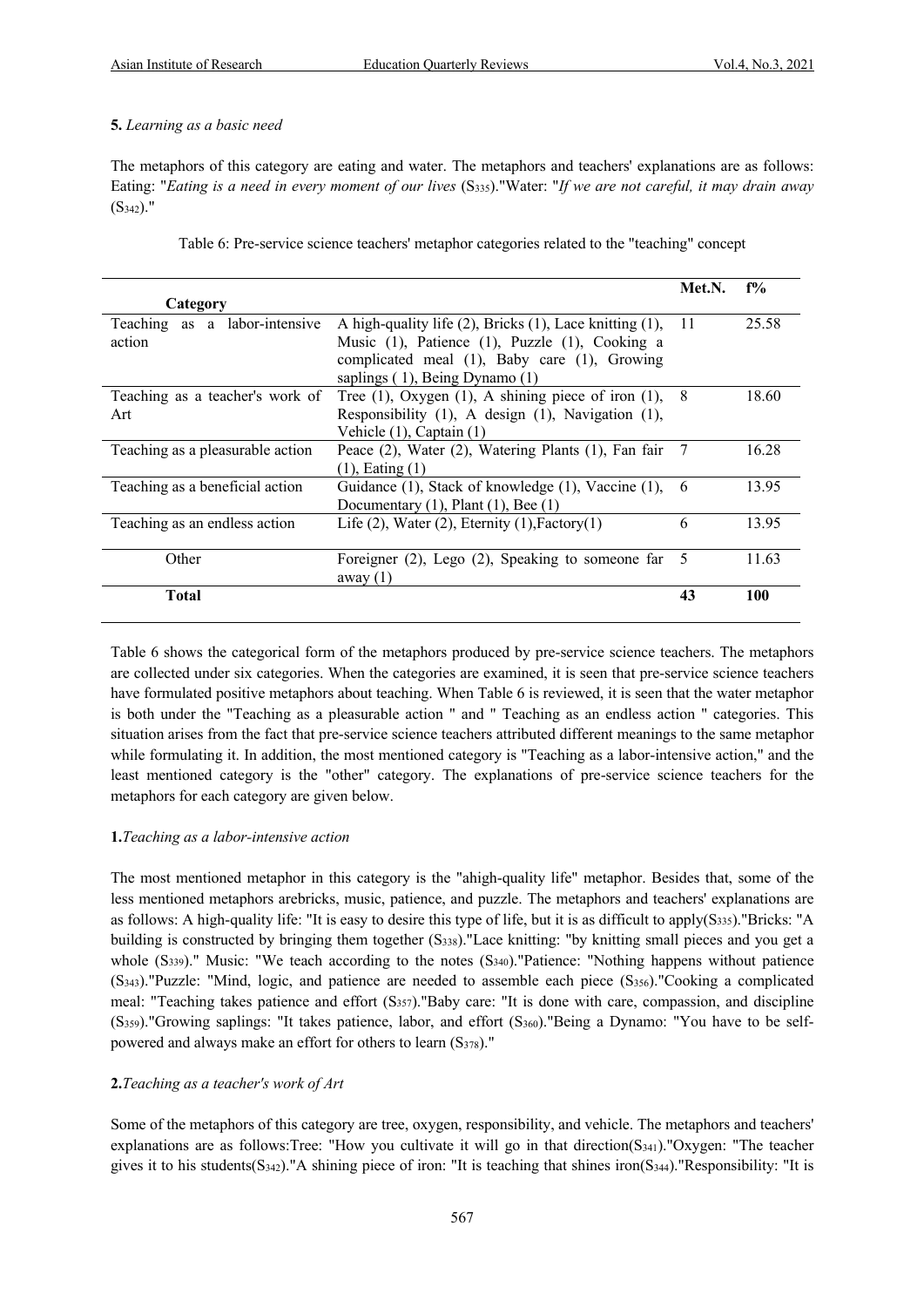necessary to be comfortable in conscience while teaching to the student (S345)."A design: "It is the process of teaching the unknown from the very beginning (S347)." Navigation: "redirects (S352)."Vehicle: "You adjust the throttle and steering wheel(S363)."Captain: "You teach whatever you want to teach, how you want to teach  $(S_{367})$ ."

# **3.** *Teaching as a pleasurable action*

The most mentioned metaphor in this categoryispeace and water. Besides that, some of the less mentioned metaphors arewatering plants, fan fair, and eating.The metaphors and teachers' explanations are as follows: Watering Plants: "Like watering plants, it gives people pleasure and happiness (S<sub>353</sub>)." Peace: "There is nothing *better than teaching* (S<sub>358</sub>)." Water: "The student Drinks as you give it (S<sub>371</sub>)." Fan fair: "Children learn by having fun  $(S_{372})$ ." Eating: "You get pleasure as you taste it  $(S_{379})$ ."

# **4.** *Teaching as a beneficial action*

The metaphors of this category areguidance, stack of knowledge, vaccine, documentary, plant, and bee. The metaphors and teachers' explanations are as follows: Guidance: "The more they learn, the more they move on the right path (S349)." Stack of knowledge: "He always seeks to give something to the student (T351)." Vaccine: "It is like teaching and vaccinating knowledge to someone (S<sub>354</sub>)." Documentary: "In them, people gain something in different ways (S370)." Plant: "Something is gained by teaching (S373)." Bee: "As a bee takes pollen from a flower, students get knowledge with teaching  $(T_{375})$ ."

# **5.** *Teaching as an endless action*

The metaphors of this category are life, water, eternity, and factory. The metaphors and teachers' explanations are as follows: Eternity: "One should always teach something  $(S_{337})$ ." Life: "It lasts for a lifetime  $(S_{346})$ ." Water: "It flows where it finds empty (S350)." Factory: Teaching is a process. It is a process in operations in the factory  $(S_{366})$ . "

# **6.** *Other*

The metaphors and teachers' explanations are as follows: Foreigners: "In teaching, it is like telling a newborn baby about life and environment (S368)." Speaking to someone far away: "You never know whether it is fully understood  $(S_{369})$ ." Legos: "One piece is nothing without the other one  $(S_{376})$ ."

Table 7: In-service science teachers' metaphor categories related to the "teacher" concept

|                                 |                                                                      | Met.N.        | $f\%$ |
|---------------------------------|----------------------------------------------------------------------|---------------|-------|
| Category                        |                                                                      |               |       |
| The teacher as a helpful person | Parents $(3)$ , Planetree $(2)$ , Water $(1)$ , Soul $(1)$ , Life 15 |               | 34.88 |
|                                 | $(1)$ , Master $(1)$ , Book $(1)$ , the Football team $(1)$ ,        |               |       |
|                                 | Flower $(1)$ , Grape $(1)$ , Cinevision $(1)$ , house with 385       |               |       |
|                                 | rooms $(1)$                                                          |               |       |
| The teacher as a mentor         | Light (4), Leader (3), Guide (3), Parents (1), Wise                  | 12            | 27.91 |
|                                 | man(1)                                                               |               |       |
| The teacher as a student molder | Gardener (2), Artifact Finder (1), Bee (1), Miner (1),               | -7            | 16.28 |
|                                 | Sculptor $(1)$ , Luck $(1)$                                          |               |       |
| The teacher as an innovator     | Actor $(2)$ , Factory $(1)$ , World $(1)$ , Technology $(1)$ ,       | 6             | 13.95 |
|                                 | Computer $(1)$                                                       |               |       |
| Other                           | Equipped computer $(2)$ , World $(1)$                                | $\mathcal{F}$ | 6.98  |
|                                 |                                                                      |               |       |
| <b>Total</b>                    |                                                                      | 43            | 100   |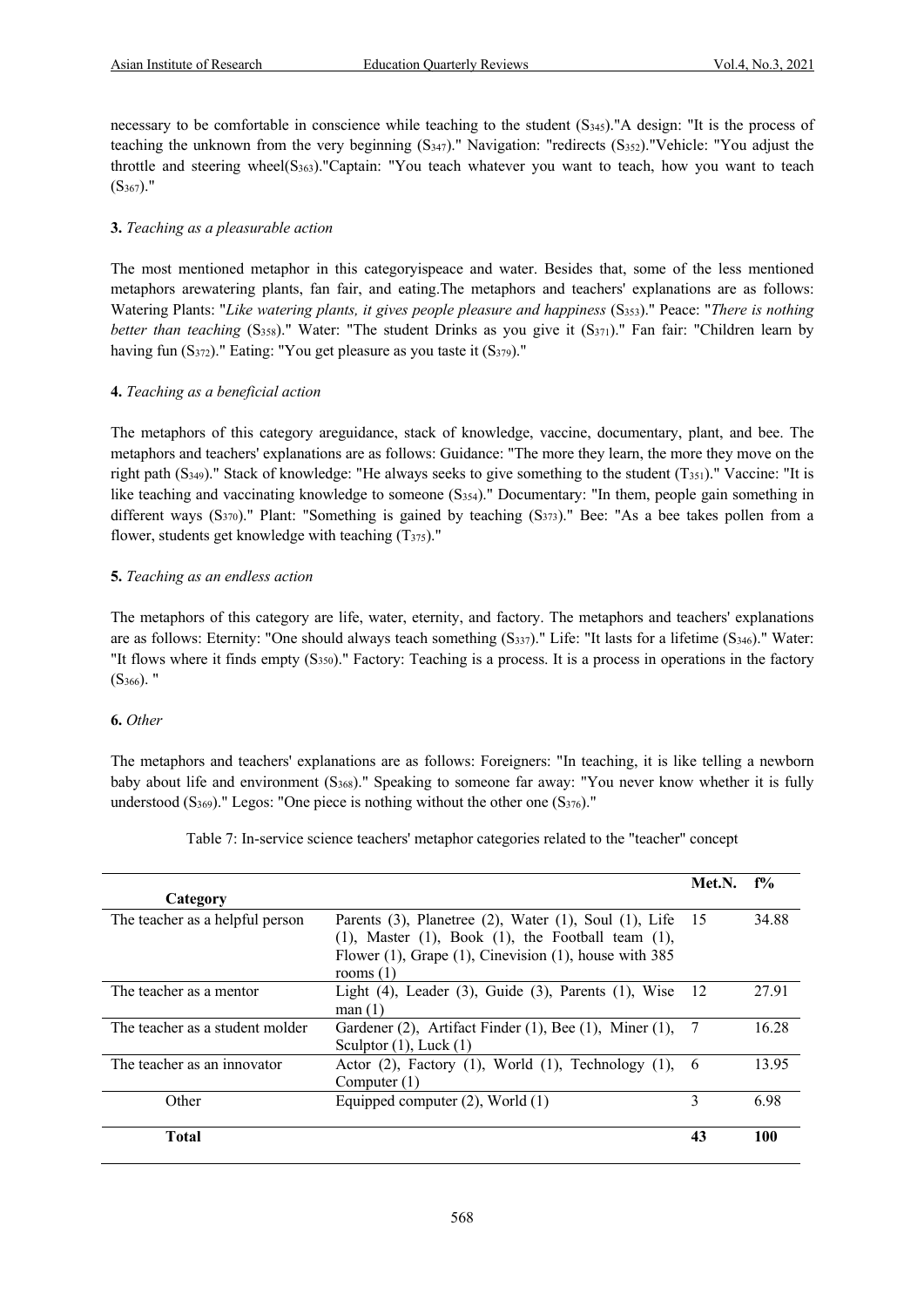Table 7 shows the categorical form of the metaphors produced by pre-service science teachers. The metaphors are collected under five categories. When the categories are examined, it is seen that pre-service science teachers have formulated positive metaphors about a teacher. When Table 7 is examined, it is seen that the parent metaphor is both under the "The teacher as a helpful person " and " The teacher as a mentor " categories. This situation arises from the fact that pre-service science teachers attributed different meanings to the same metaphor while formulating it. In addition, the most mentioned category is "The teacher as a helpful person," and the least mentioned category is the "other" category. The explanations of pre-service science teachers for the metaphors for each category are given below.

### **1.***The teacher as a helpful person*

The most mentioned metaphors in this category are parents and planetree. Besides that, some of the less mentioned metaphors arewater, soul, life, and master.The metaphors and teachers' explanations are as follows: Water: "Life is unthinkable without water  $(S_{336})$ ."Soul: "If he teaches, children will come alive  $(S_{342})$ ."Parents: "takes care of everything of the student (S343)."Life: "There is a teacher not only in the school but in every field (S347)."Master: "The master also teaches something (S348)."Book: "It brings something (S352)."Football team: "It contains sacrifice and loyalty. It is a set of values (S<sub>356</sub>)."Planetree: "Even Its' shadow is enough (S<sub>360</sub>)."Flower: "Students benefit from teachers as bees benefit flowers  $(S_{361})$ ."Grape: "It gives knowledge to students in each of its' fruit  $(S_{362})$ ."Cinevision: "shows everything that is meant to be told  $(S_{363})$ ."House with 385 rooms: "All of these rooms have different beauties (S377)."

#### **2.** *The teacher as a mentor*

The most mentioned metaphor in this category is light. Besides that, some of the less mentioned metaphors are leader, guide, parents, and wise man. The metaphors and teachers' explanations are as follows: Leader: "It should always be respected and seen as superior (S337)."Parents: "Strives for the student to be a good individual towards himself and his social environment (S341)."Wise man: "The future of a country takes shape in his hands *(*S346)."Guide: "guides, teaches knowledge (S354)."Light: "it enlightens its surroundings (S379)."

#### **3.** *The teacher as a student molder*

The metaphors of this category aregardener, artifact finder, bee, miner, sculptor, luck. The metaphors and teachers' explanations are as follows: Artifact Finder: "Instead of infusing students with his ideas, he finds and reveals their abilities and self-confidence (S353)."Bee: "It processes students as a bee processes flowers (S358)."Gardener: "If he works hard, he will have a garden full of beautiful, colorful flowers (S364)." Miner: "He constantly works to find different abilities of the students  $(S_{367})$ ."Sculptor: "By processing the student to the finest detail, he creates a magnificent sculpture and visual feast from him (S368)."Luck: "If you meet a good teacher, your future will be good; if you meet a bad teacher, your future will be bad (S376)."

#### **4.** *The teacher as an innovator*

The metaphors of this category areactor, factory, world, technology,and computer. The metaphors and teachers' explanations are as follows: Actor: "It plays his role differently according to each student, teaches differently (S340)." Factory: "Produces continuous innovation (S344)."World: "As there are many unexplored places in the world, there are many unexplored aspects of the teacher (S357)." Technology: "he is a human being who constantly innovates (S359)."Computer: "It renews itself, updates and transfers new information (S375)."

#### **5.** *Other*

The metaphors of this category are equipped computer and world.The metaphors and teachers' explanations are as follows: Equipped computer: "must know everything (S350)." World: "He can embrace all his students (S365)."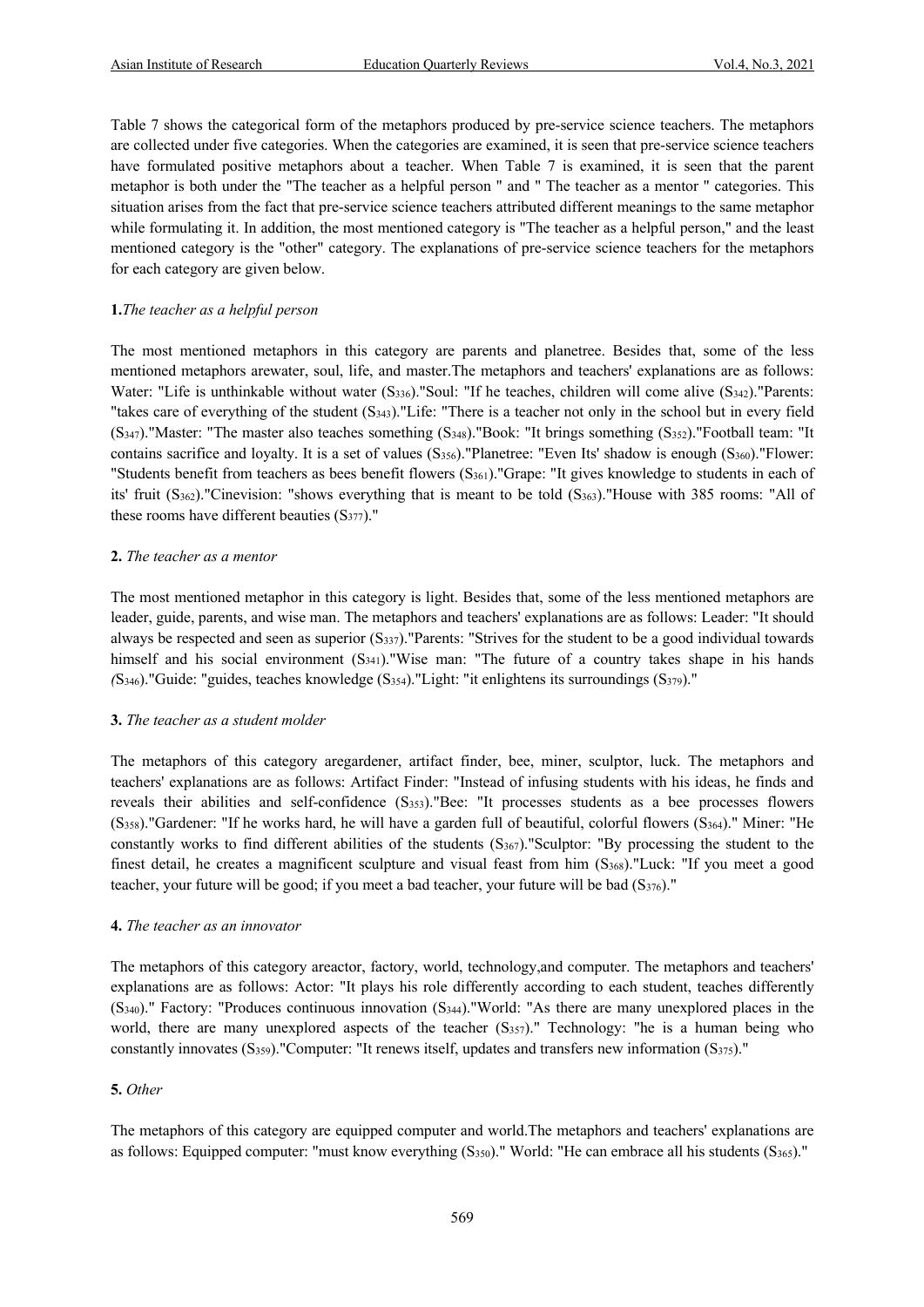#### **5. Results and Discussion**

When Table 2 and Table 5 are reviewed, it can be seen that 22.3% of science teachers and 20.93% of pre-service science teachers define learning as a beneficial action for students. Another metaphor category related to the teacher's concept of learning which was mentioned highly in the rate of 16.95% that learning is a cumulative process. When pre-service teachers' categories are reviewed, it is seen that there is no other category similar to this. Since teachers observe how learning takes place in time through their occupational experience and how students progress in terms of learning year by year, they might be evaluating the learning process in this manner. However, since pre-service teachers' teaching experience is limited only with their internship, it is possible that they do not evaluate the learning process in this manner. When the other categories are reviewed, it is seen that teachers see learning as a need, a labor-intensive and continuous action. When pre-service teacher's metaphor categories related to the concept are reviewed, it is seen that they also see learning as a need, but the number of pre-service teachers who think in this direction is low (9.30%). In addition, pre-service teachers see learning as a labor-intensive process as well (18.60%). However, while 13.56% of teachers see learning as continuous action, 39.53% of pre-service teachers see learning as a life-long action. This may be a result of the fact that pre-service teachers evaluate the learning process through their own experiences since they still continue their education. While a small percentage of teachers define learning as a feeling, such a category was not formed by pre-service teachers. The reason for this can be that teachers might be approaching the process in an emotional manner contrary to pre-service teachers due to their occupational experience and responsibilities in the learning process.

When Table 3 and Table 6 are reviewed, science teachers and pre-service teachers formed similar metaphor categories about learning. When the metaphor categories are reviewed, it is seen that while teachers focused on two categories, pre-service teachers formed a higher number of categories. Since pre-service teachers' experience on teaching is much more limited, it can be stated that their ideas about the teaching process is more scattered. Experienced teachers were able to express the teaching process in a much clearer manner. While a majority of science teachers (47.46%) see teaching as a teacher's work of Art, this percentage is lower in preservice teachers (18.60%). About half of the metaphors formulated by teachers fall under "Teaching as a teacher's work of art" category. Teachers' categories are about shaping and care such as moulding, gardener, agriculture. Metaphors such as gardener and moulding are metaphors which have been widely used historically (Mintz, 2018). Similarly, Visser-Wijnween, Van Driel, Van der Rijst, Verloop and Visser (2009) presented metaphors formulated for the concept of "teaching" as transport, demonstration, gardener etc. It can be stated that science teachers' teaching activities which they have been applying for a long time allows them to understand the role of teachers in teaching and express teaching as a product of teachers for that reason. It can be seen that both teachers and pre-service teachers evaluate the process of teaching as a beneficial action. However, it is seen that a higher number of teachers formulated metaphors in this category. While 28.68% of teachers define teaching as a guiding action, no metaphors were formulated by pre-service teachers in this category. Teachers might have evaluated the process in this manner since they know how they influence their students and experienced their roles in the teaching process. However, it is likely that pre-service teachers were not able to formulate any metaphors in this category since it is not possible for them to influence students through their short experiences. The findings show that pre-service teachers formulated metaphors in more categories about the teaching process. Although senior year science pre-service teachers have a limited period of application lessons, it is seen that these applications are sufficient in terms of formulating certain categories in their minds about the concept of teaching. In the light of these findings, it can be stated that the difference between the perceptions of teachers and pre-service teachers is related to the experience they have.

When Table 4 and Table 7 are reviewed, it is seen that the metaphors formulated by science teachers and senior year pre-service science teachers about the concept of teacher mostly fall under the same two categories. 48% of teachers and 27.91% of pre-service teachers evaluate teacher as a mentor. Similarly, Guerrero and Villamil (2002) asked a group of teachers to provide the metaphors related to the concept of teacher and grouped their metaphors. In their study, they formulated similar metaphors like this study such as "coach," "moon," "gardener,""Potter" which have similar associations.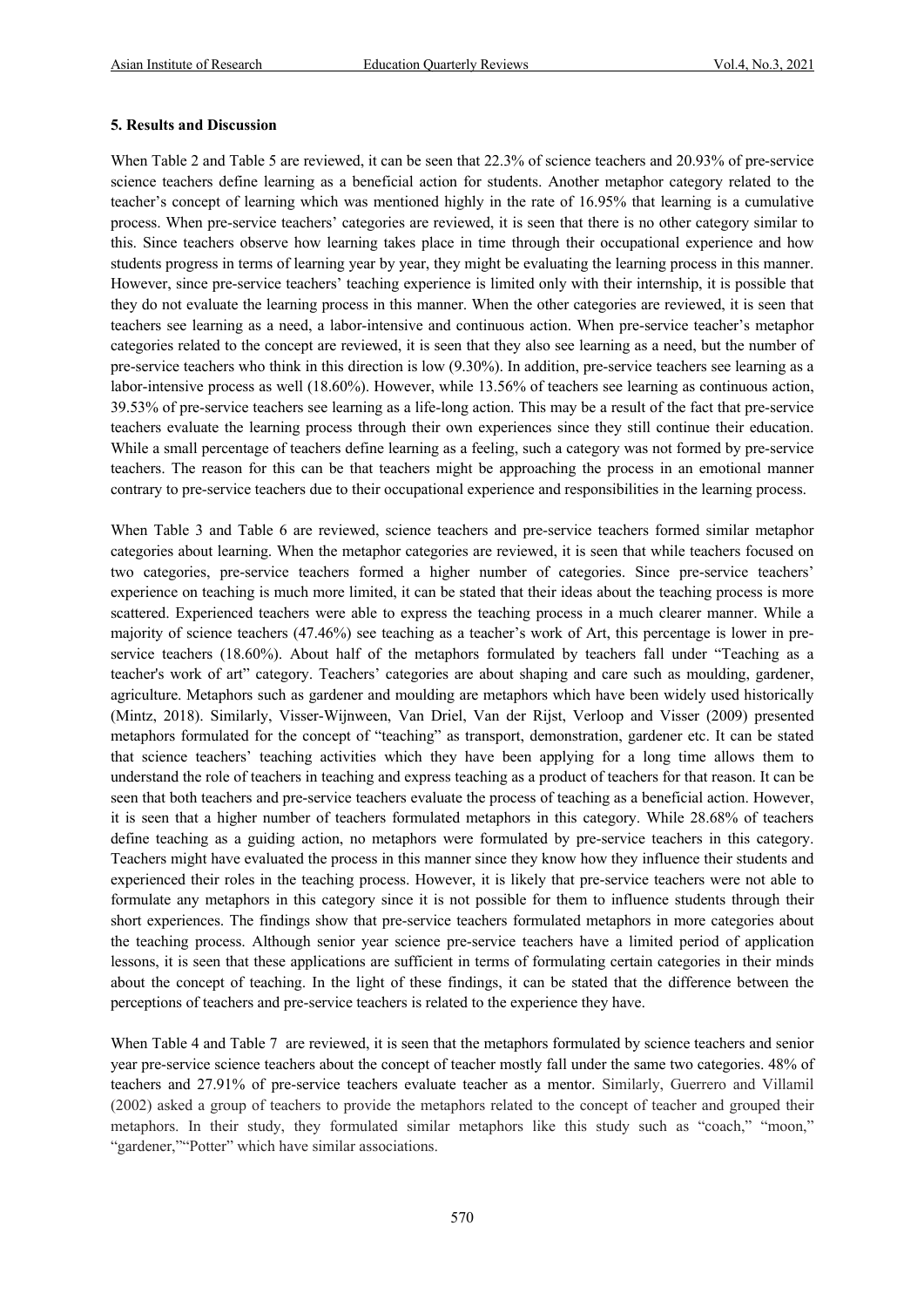In addition, 43% of teachers and 35% of pre-service teachers define teachers as a helpful person. The metaphors formulated by pre-service teachers on the concept of teacher are similar to the findings of in Koçbeker and Saban's studies (2006). Saban et al. (2006) grouped pre-service teachers' metaphors about the concept of teacher under 10 categories. Similar to the findings of the present study, pre-service teachers formulated similar metaphors on the concept of teachers under the "teacher as knowledge provider," "teacher as molder", "teacher as facilitator" categories. In Farrell's (2006) study, the pre-service teachers formulated to describe the concept of teacher as mother, mentor, facilitator etc. Additionally Wan, Low and Miao (2011) searched for the metaphors formulated for the concept of teacher and the metaphors formulated as provider, nurturer etc. In Duru's (2015) study, metaphors such as light, parent, gardener, tree, farmer were formulated by pre-service teachers on the concept of teacher. Starting from this point of view, it can be concluded that the concepts in the minds of science teachers and senior year pre-service science teachers on the concept of teachers do not display any differences. The reason why the perception of teachers and pre-service teachers on the concept of teacher points out that teachers are helpful and guiding individuals is the meaning attributed to teachers in society. When societies are evaluated in general, it is understood that teachers are respected in society and are valuable for individuals. Although there are some negative perceptions about teachers, it is seen that in general the positive perceptions are more in the foreground compared to negative perceptions. Additionally, despite the devaluation of teachers and the erroneous policies implemented against teachers in the recent times, teachers and pre-service teachers still have positive perceptions. It is seen that this situation does not negatively affect the perceptions of teachers and pre-service teachers in general. About 14% of pre-service teachers define teachers as innovative people. This metaphor category was not formulated by teachers. This shows how pre-service teachers evaluate themselves in the light of updated information and their perceptions about their responsibilities. It can be stated that pre-service teachers are aware of the fact that they constantly need to renew themselves.

When the results of the study are evaluated as a whole, it is seen that both teachers and pre-service teachers have more specific perceptions related to the concept of "teacher," whereas their perceptions related to the concepts of "learning" and "teaching" are more scattered. This is due to the concept of "teacher" being concrete and the concepts of "learning" and "teaching" being abstract. Teacher and pre-service teachers regard the concept of "teacher" as a concrete concept in their lives and interact with them. This allows the formation of more permanent and definite perceptions in their minds. Although teachers and pre-service teachers use the concepts of "learning" and "teaching" in their lives, the perceptions they have about these concepts are more scattered and various since they do not physically come across them and communicate. Teachers' perceptions about the concept of "teaching" is more specific and concrete since they have occupational experience about teaching. This is due to the fact that this perception is formed as a result of experiences.

When the perceptions of teacher and pre-service teachers are reviewed, it can be expressed that teachers' approach to concepts is more occupational, whereas as pre-service teachers' approach rather reflects student psychology since they are still students. Teachers view themselves as the person who teaches and students as individuals who learn. On the other hand, pre-service teachers view themselves as students who realize learning and teachers as individuals who implement the activity of teaching. While teachers evaluate concepts through their occupational experiences, per-service teachers form perceptions through the mental models which they develop both as students and as a result of their applied education on teaching.

In addition, it is seen that teachers and pre-service teachers have the same perceptions on certain concepts. Senior year pre-service teachers who are about to complete their educational life and have taken applied teaching courses have similar perceptions with teachers. In this respect, it can be stated that the applied teaching courses teachers have taken are influential on certain concepts. From this standpoint, the perceptions of teachers and preservice teachers give information about the education pre-service teachers receive as well. Teaching activities experienced by pre-service teachers who develop positive perceptions are both beneficial in terms of students and the education needed by society. Pre-service teachers who develop positive perceptions will show that the education they received meets the needs of society. This shows the importance of identifying the perceptions of pre-service teachers. When the literature is reviewed, it is seen that there are studies which indicate that the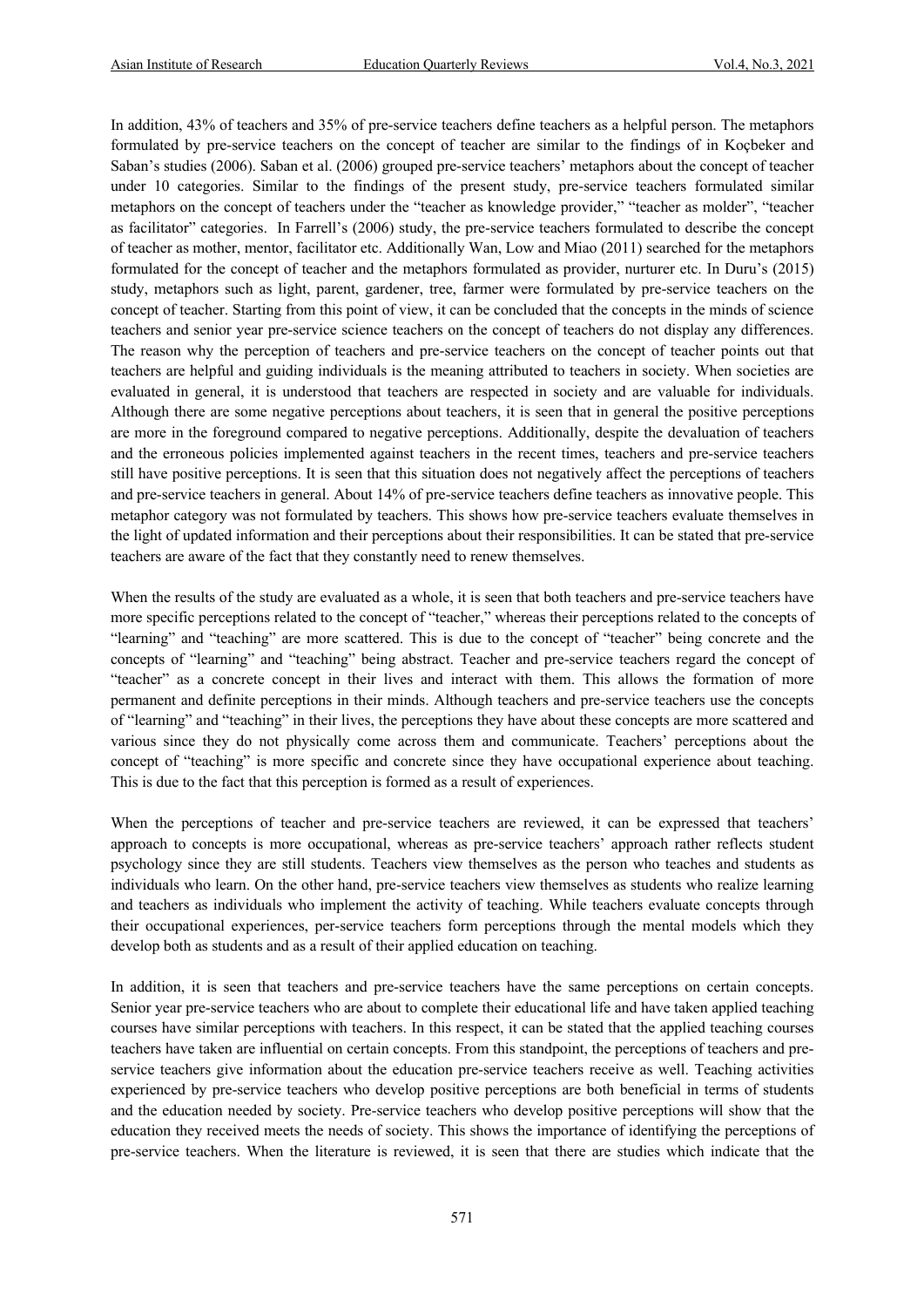identification of pre-service teachers' perceptions is important. Saban (2004) has emphasized the importance of the identification of the perceptions of pre-service teachers in his study.

# **6. Conclusion and Suggestions**

When the study is reviewed in general, it is seen that teachers and pre-service teachers generally have different meaning categories. For instance, while teachers expressed the concept of "teacher," they took their own experiences and professional lives into consideration since they are actively working as teachers. On the other hand, pre-service teachers expressed their own teachers and their behaviors while defining the concept of "teacher." Similarly, when we take a look at the results related to the concept of "student," while teachers started off with the children they taught, pre-service teachers talked about their own experiences since they are students. This shows that although pre-service teachers take applied courses, they are unable to see themselves as teachers prior to starting their professional lives. The pre-service teachers in this study are senior students are will be graduating in a few months. However, their metaphors indicate that they do not perceive themselves as "teachers." This creates doubt as to whether they are ready for their professional life or not. Similarly, Leavy, McSorley and Bote (2007) stated in their study that pre-service teachers have few opportunities to reflect on their course content and their teaching experiences in a meaningful way. In this context, metaphors related to these concept give us information about how pre service teachers understand themselves and their professional identity (Leavy, McSorley, &Bote´, 2007).

It is considered that giving more space to applied courses in the educational process of pre-service teachers will compensate for these deficiencies. Science pre-service teachers take a course titled school experience in the fall semester and a course titled teaching practice in the spring semester of their senior year. In the school experience course, pre-service teachers visit schools, attend courses with the teachers in charge and observe the process. In the teaching practice course, they carry out certain teaching activities and teach courses besides doing observation. However, teaching courses is limited to a few times during the semester. When all these aspects are taken into consideration, it is seen that pre-service teachers' experience related to teaching is limited prior to graduation. It is suggested to distribute the applied courses throughout the educational process to make it possible for pre-service teachers to develop similar perceptions with teachers. Leavy, McSorley and Bote (2007) stated that teacher training programs should offer more than basic training of practical skills.

Pre-service teachers' limited interaction with students causes the metaphors they formulated to be limited as well. In this respect, it is considered that more frequent interaction between pre-service teachers and their students before pre-service teachers start their professional lives may allow their perceptions to be more diversified. Activities such as visiting schools, interacting of students with pre-service teachers who are university students can be expressed as practices that can increase this diversity. The analysis of the metaphors of pre-service teachers in terms of identifying their perceptions about teaching will be helpful in the design process of programs. In addition, pre-service teachers already have some perceptions about teaching when they start teaching education programs. Farrell (2006) stated that pre-service teachers come to teacher training programs with prior experiences, knowledge and beliefs about learning and teaching. For this reason, analyzing how these perceptions change over time will be helpful in observing the effect of teaching education programs in forming teacher identity.

Additionally, it is seen from the results of the study that pre-service teachers are more innovative and open to development. The courses they take during their education process are beneficial to them in this light. The continuation of such courses by increasing their number will be helpful to pre-service teachers both in their education and professional life. It is considered that teachers who are actively teaching need be encouraged to be open to innovative ideas and be willing to develop themselves. It would be helpful to present teachers with various rewards or incentives in this area. The rearrangement of in-service trainings given within the framework of these needs is one of the suggestions that can be made as a result of the study. Teachers' continuing training throughout their professional life will make it possible for them to both adopt life-long learning and train their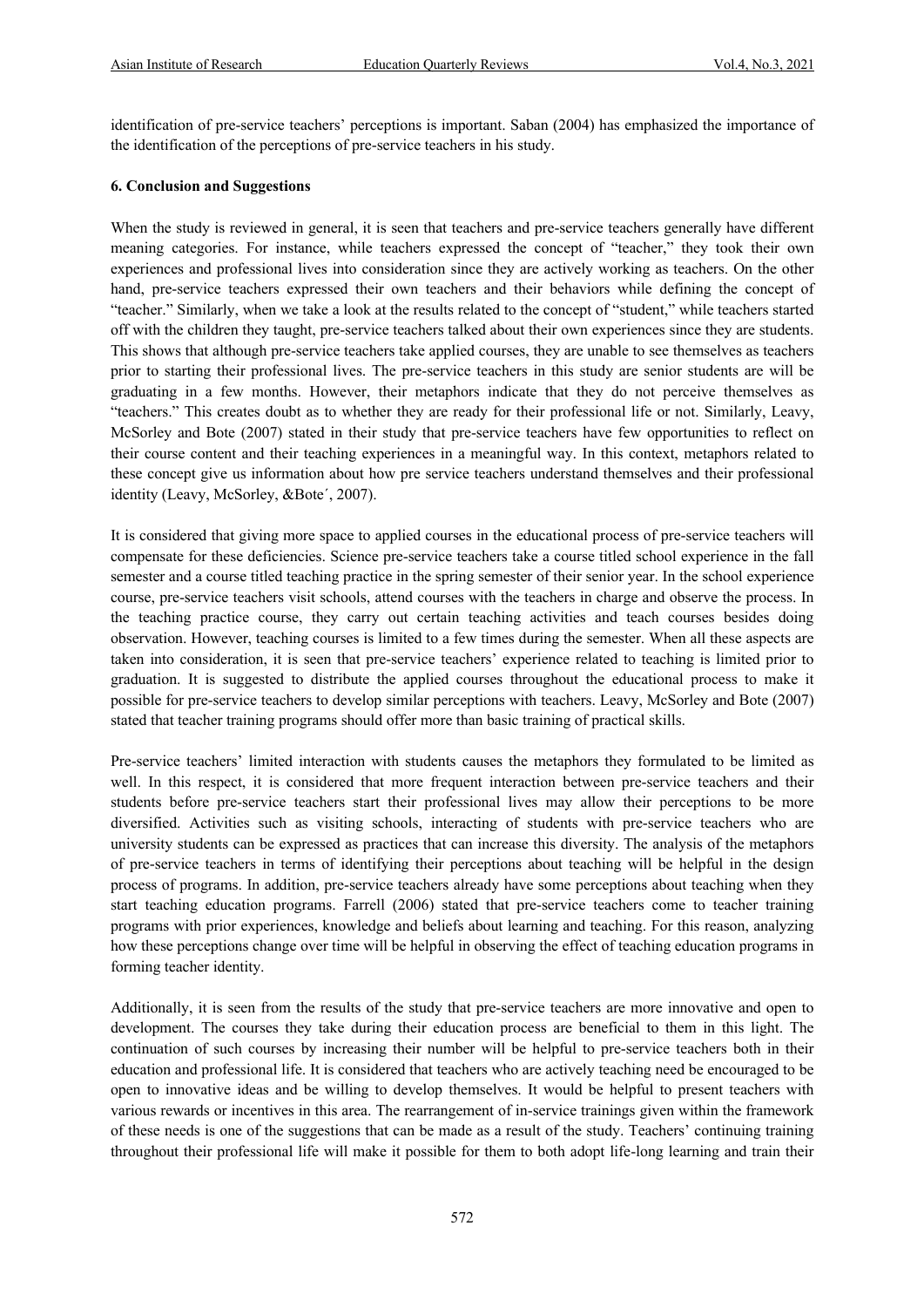own students in the same manner. The suggestions that can be made based on the results of the study can be listed as follows:

- The number of applied courses given to pre-service teachers can be increased.
- The content of applied courses given to pre-service teachers can be rearranged to allow them to interact more with students,
- Activities can be organized to make it possible for pre-service teachers interact with students more,
- Activities can be organized to make it possible for pre-service teachers interact with actively working teachers more,
- Incentives can be presented to actively working teachers to develop themselves,
- Activities can be organized to allow actively working teachers be open to innovative ideas,
- The content of in-service training programs provided to teachers to develop themselves can be rearranged as to make teachers willing in this area.

#### **Notes**

This study is adapted from Muhammed Pekbalcı's master thesis.

#### **References**

- Afacan, Ö. (2011). Fen bilgisi öğretmen adaylarının "fen" ve "fen ve teknoloji öğretmeni" kavramlarına yönelik metafor durumları. e- Journal of New World Sciences Academy, 6(1), 1242-1254.
- Amin, T. G.,Jeppsson, F., & Haglund, J. (2015). Conceptual metaphor and embodied cognition in science learning: Introduction to special issue, International Journal of Science Education, 37, 5-6, 745-758, DOI: 10.1080/09500693.2015.1025245
- Baltacı, A. (2017). Nitel veri analizinde Miles-Huberman modeli. Ahi Evran Üniversitesi Sosyal Bilimler Enstitüsü Dergisi, 3(1), 1-15.
- Ben-Peretz, M., Mendelson, N., & Kron, F. W. (2003). How teachers in different educational contexts view their roles. Teaching and Teacher Education, 19(2), 277–290.
- Botha, E. (2009). Why metaphor matters in education. South African Journal of Education, 29, 431-444.
- Bullough, R. V.,Jr., & Stokes, D. K. (1994). Analyzing personal teaching metaphors in pre-service teacher education as a means for encouraging professional development. American Educational Research Journal, 31(1), 187e224.
- Çağlar Karapınar, B. (2017).Sosyal bilgiler öğretmen adaylarının doğa eğitimi hakkında metaforik algıları. Yüksek Lisans Tezi, Aksaray Üniversitesi, Sosyal Bilimler Enstitüsü. Aksaray.
- Duru, S. (2015). A metaphor analysis of elementary student teachers' conceptions of teachers in student- and teacher-centered contexts, Eurasian Journal of Educational Research, 60, 281-300
- Ekici, G. (2016). Biyoloji öğretmen adaylarının mikroskop kavramına ilişkin algılarının belirlenmesi: bir metafor analizi çalışması. Ahi Evran Üniversitesi Kırşehir Eğitim Fakültesi Dergisi, 17(1), 615-636
- Farrell, T. S. C. (2006). 'The teacher is an octopus': Uncovering pre-service English language teachers' prior beliefs through metaphor analysis. RELC, 37(2), 236-248.
- Fenech, M., Harrison, L. J., Press, F., & Sumsion, J. (2020). Using metaphor to illuminate quality in early childhood education. Australasian Journal of Early Childhood, 45(2), 197–210.
- Gallagher, P. (2004). How the metapfor of a gap between the ory and practice has influenced nursing education. NurseEducationToday, 24, 263-268.
- Gillis, C.,& Johnson, C. L. (2002). Metaphor as renewal: Re-imagining our Professional selves. English Journal, 91(6), 37–43.
- Guerrero, M. C. M. & Villamil, O.S. (2002). Metaphorical conceptualizations of ESL teaching and learning. Language Teaching Research, 6(2), 95–120.
- Güveli E., İpek, A. S., Atasoy, E., Güveli, H. (2011). Sınıf öğretmeni adaylarının matematik kavramına yönelik metafor algıları. Turkish Journal of Computer and Mathematics Education, 2 (2), 140- 159.
- Ibanez, F. J. R. M. & Hernandez, L. P. (2011). The contemperory theory of metaphor: Myths, developments and challenges. Metaphor and Symbol, 26(3), 161-185.